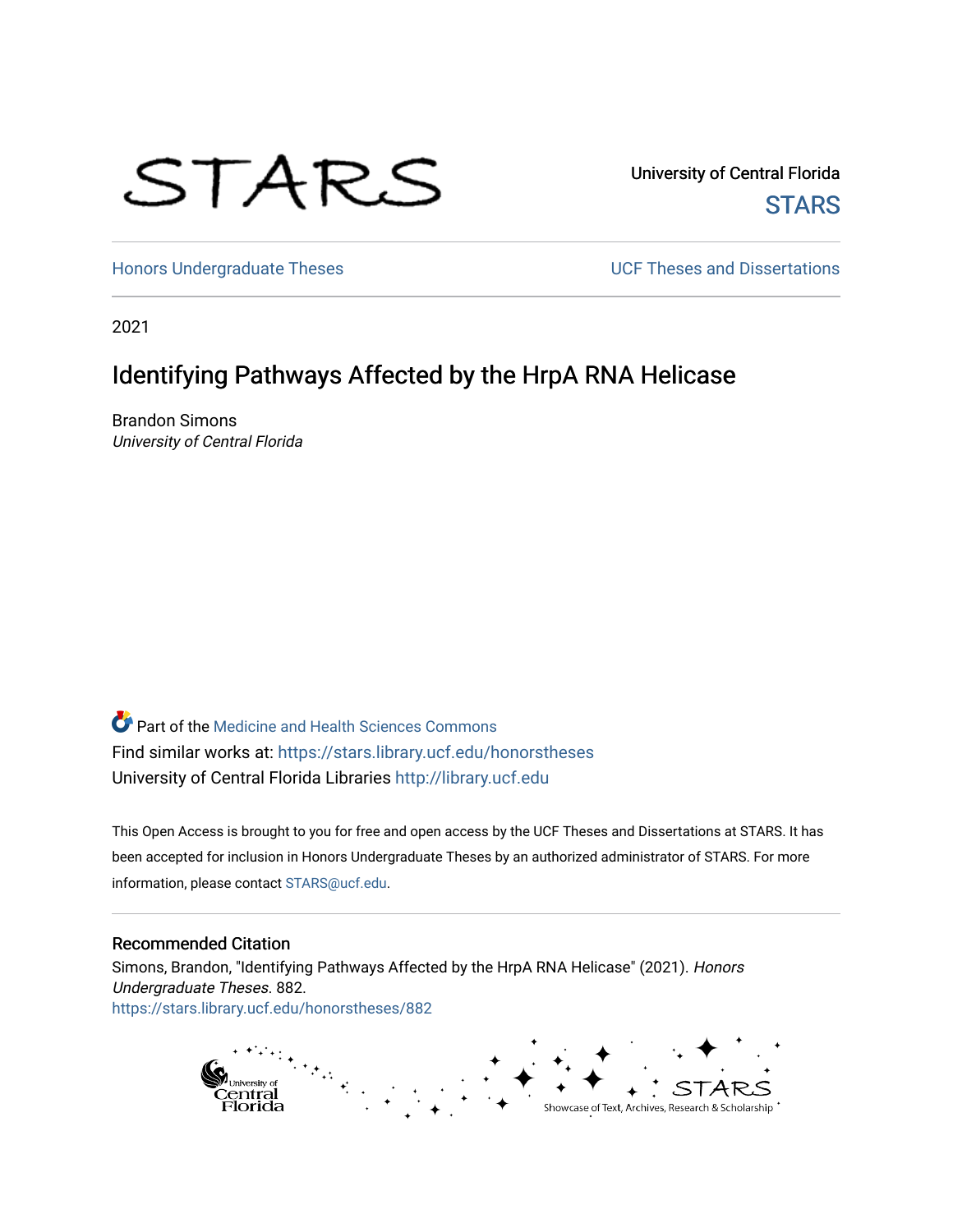# IDENTIFYING PATHWAYS AFFECTED BY THE HRPA RNA HELICASE

by

# BRANDON TAYLOR SIMONS

A thesis submitted in partial fulfillment of the requirements for the Honors in the Major Program in Biomedical Sciences in the College of Medicine and in the Burnett Honors College at the University of Central Florida Orlando, FL

Spring Term, 2021

Thesis Chair: Sean Moore, Ph.D.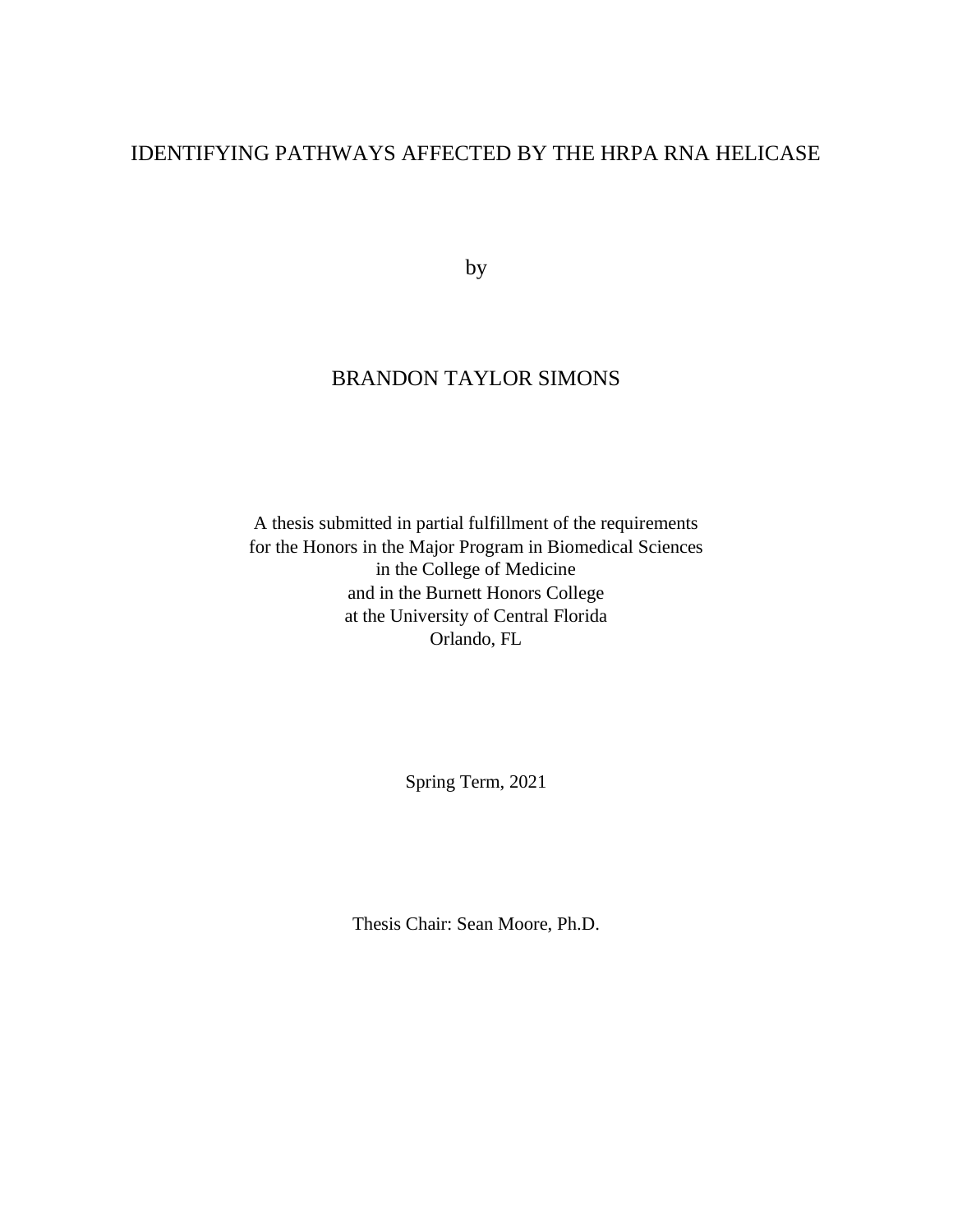#### **ABSTRACT**

HrpA is a poorly characterized DEAH-box helicase found in many enterobacteria, including *Escherichia coli.* For unknown reasons, HrpA causes sickness in cells lacking Elongation Factor P, a transpeptidation enhancer that prevents ribosome stalling at proline-rich motifs during protein synthesis. HrpA's C-terminal RNA binding motifs and association with the degradosome suggest this protein interferes with an important translational process. Deletion of *hrpA* does not produce an overt phenotype, obscuring its role in cellular physiology. This thesis sought to identify pathways affected by this highly conserved protein. A bioinformatic analysis of HrpA's predicted interactome was conducted using a database called STRING. In an effort to verify HrpA's predicted enzymatic partners, a synthetic lethal screen was performed in order to identify *hrpA*-dependent mutants. Although the screen failed to identify mutant colonies dependent on HrpA for optimal growth, this thesis will serve as a foundation for further investigation of HrpA's role in translation.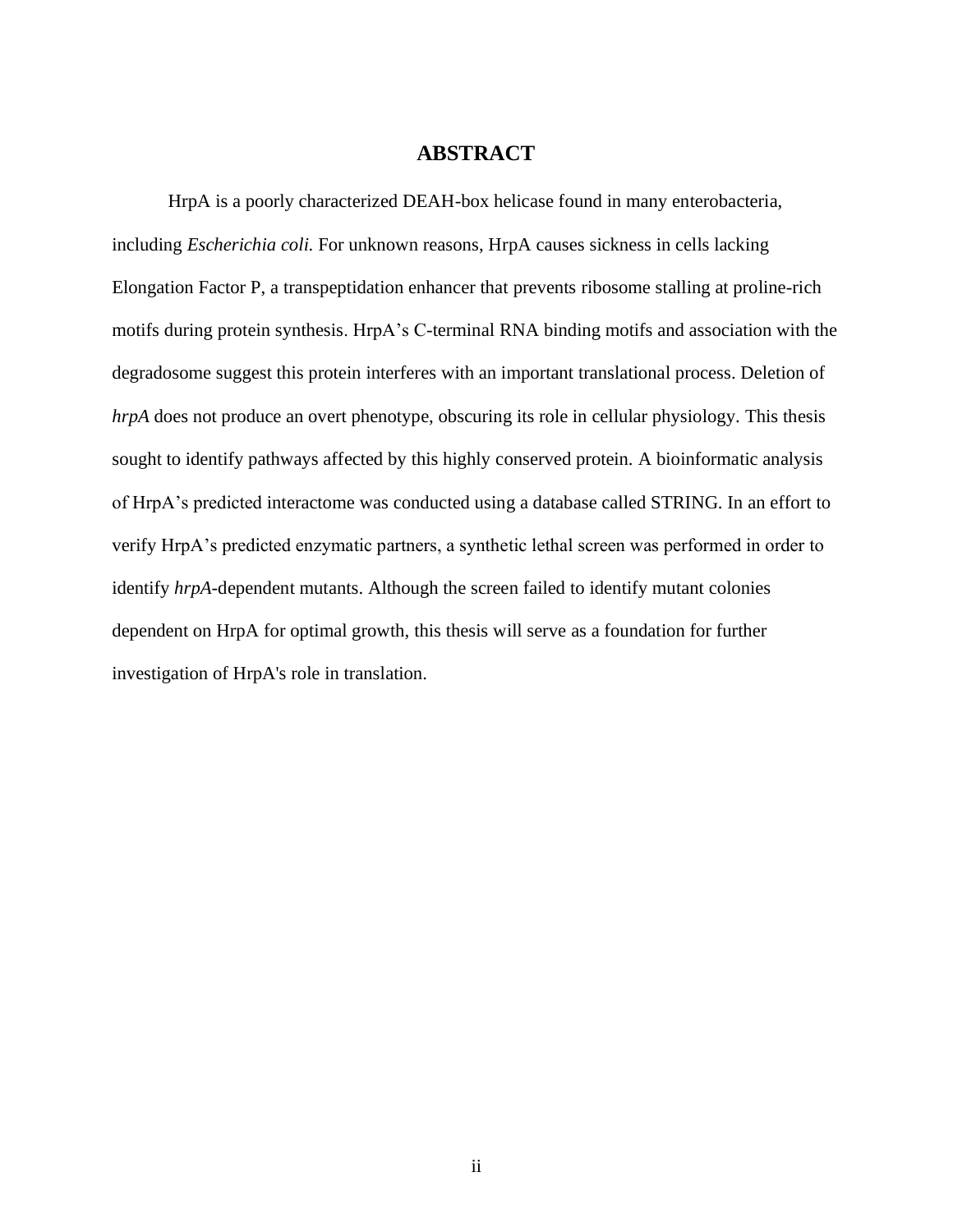# **DEDICATION**

To my beloved grandmother, Gloria, who lives as a Godsent saint to her family and all those touched by her unconditional benevolence. This thesis is in honor of you and your gracious presence in this world.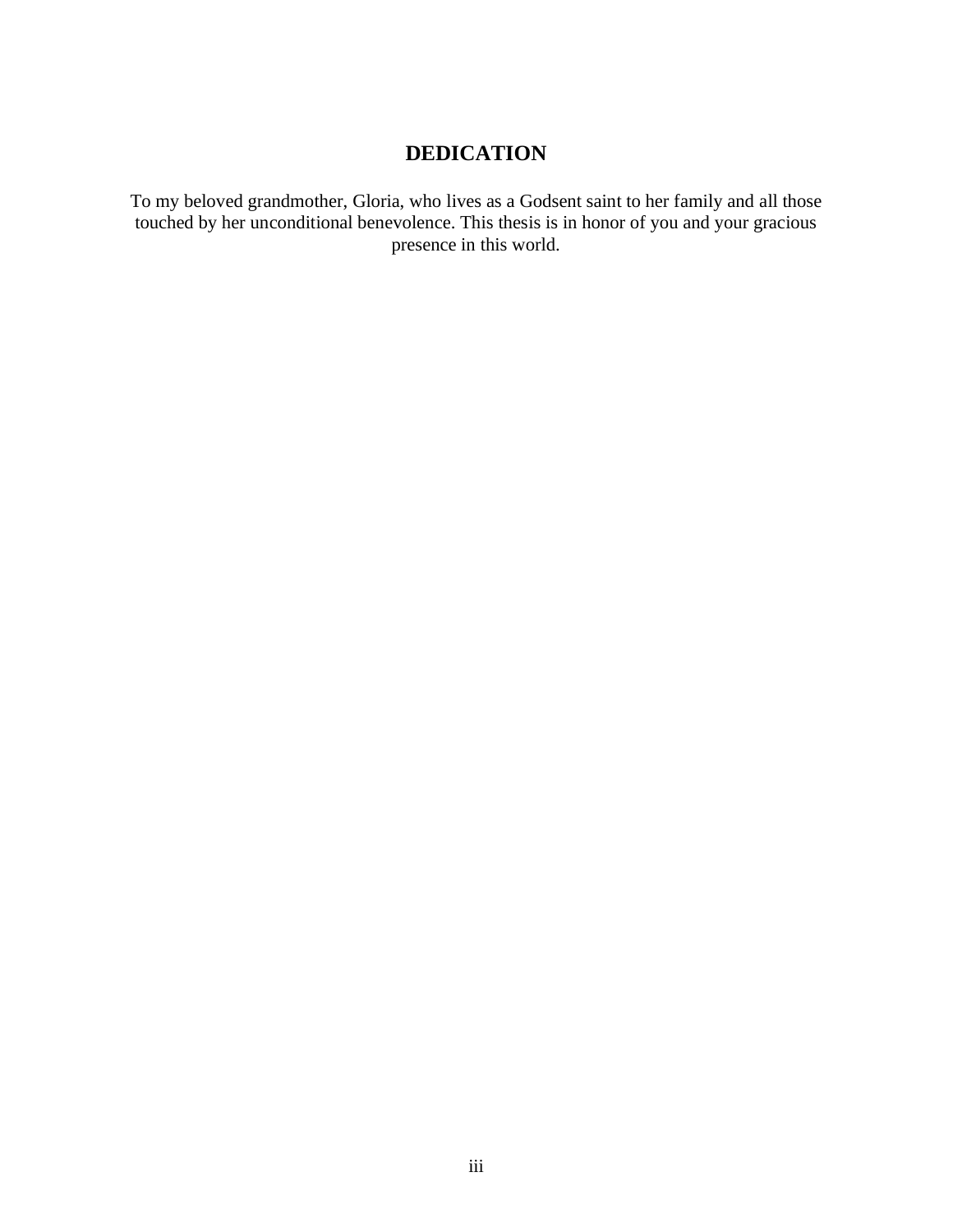## **ACKNOWLEDGMENTS**

First and foremost, I want to acknowledge my thesis chair, Dr. Moore, for granting me the resources necessary to complete this thesis. Thank you for your patience while guiding me through my first molecular biology research experience, your adaptability to the challenges a pandemic brought to the thesis, and your mentorship over the past three years. Additional thanks to Dr. Teter and Dr. von Kalm for your assistance as members of the thesis committee. I am grateful to the members of the Moore Lab for their willingness to answer all my questions. Lastly, I want to acknowledge my grandparents, Keith and Cindy Simons, for supplying me with wisdom that will last a lifetime and my parents, Brian and Amal Simons, for always being my number one supporters.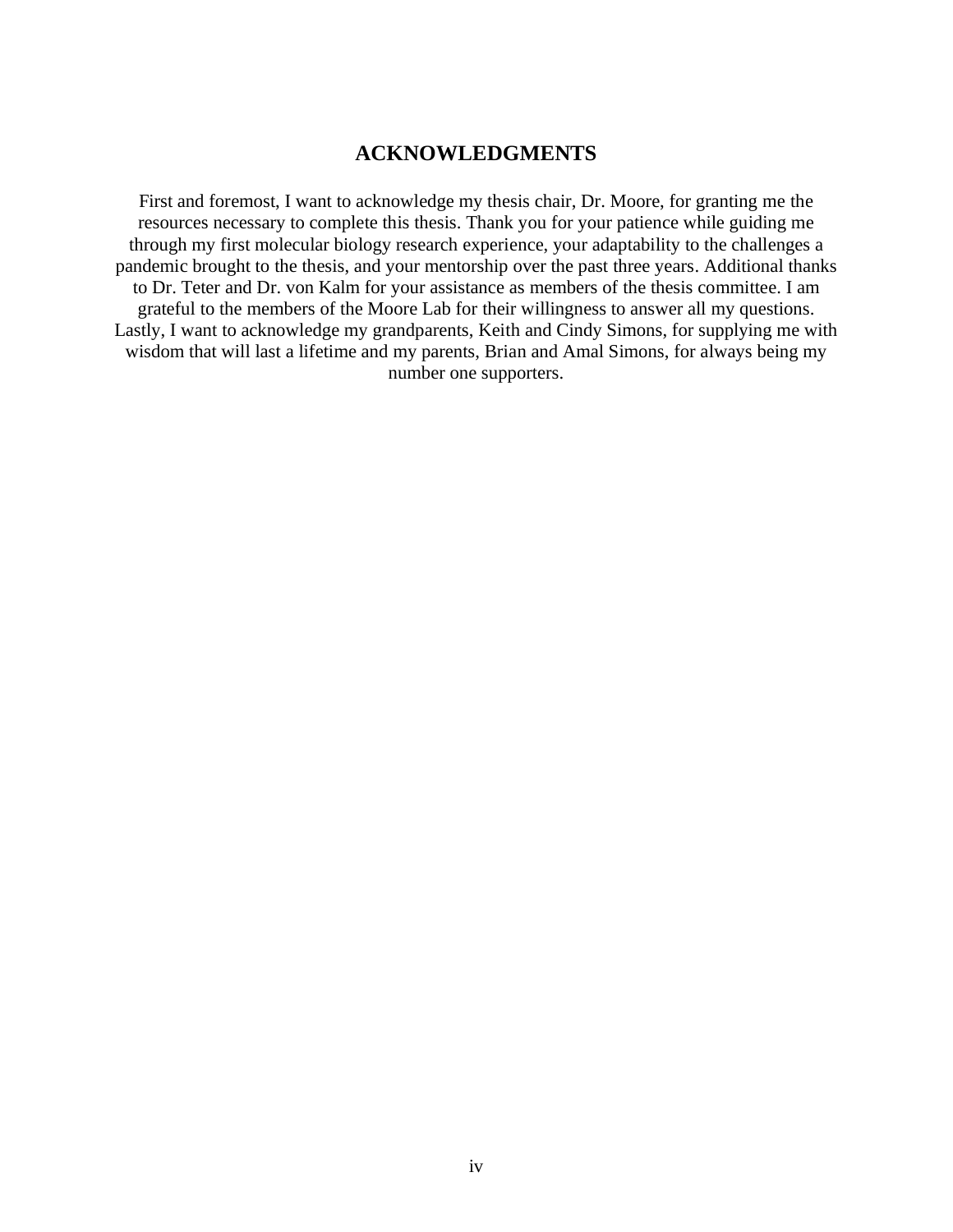# **TABLE OF CONTENTS**

| 21 |
|----|
|    |
| 22 |
| 24 |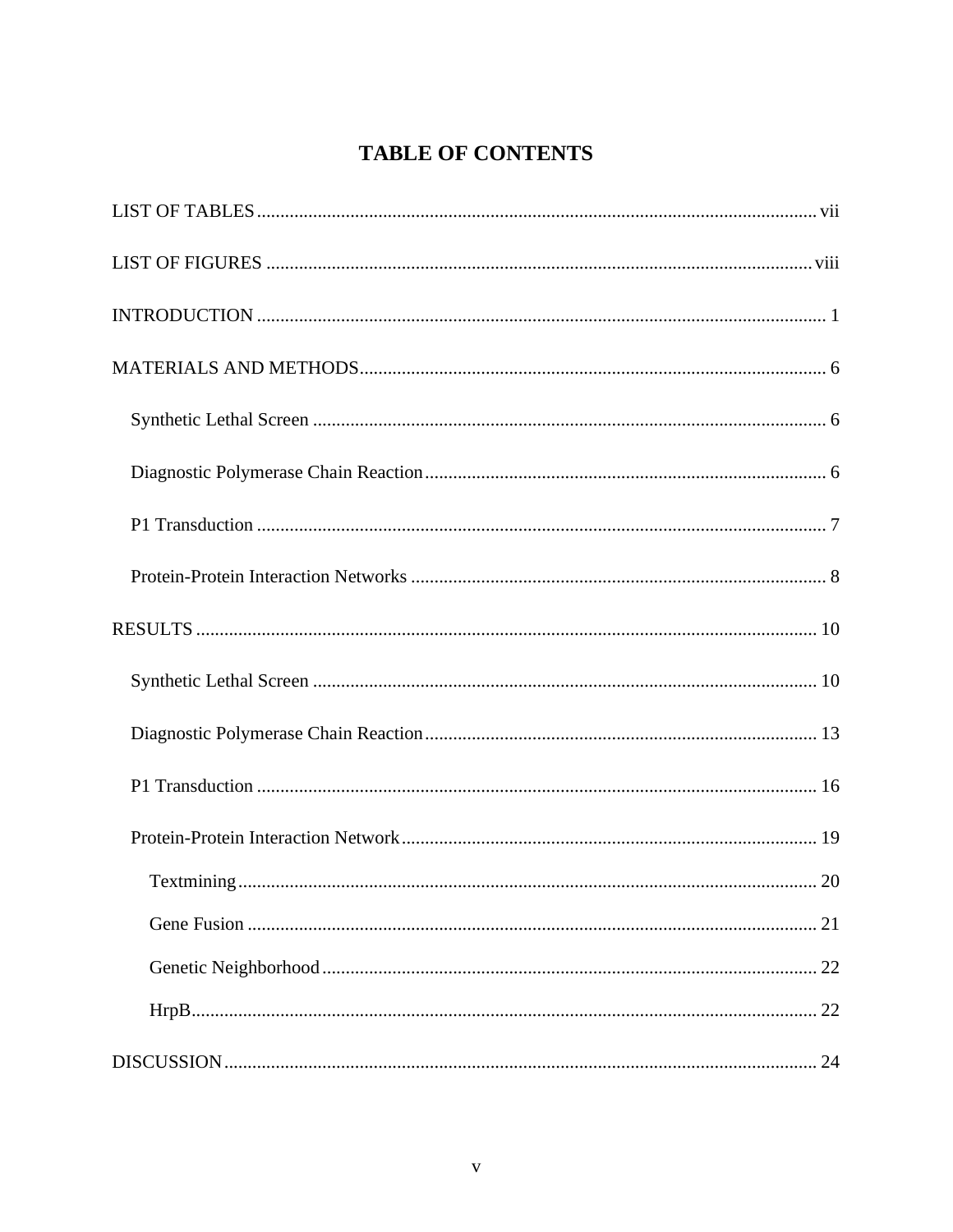<span id="page-6-0"></span>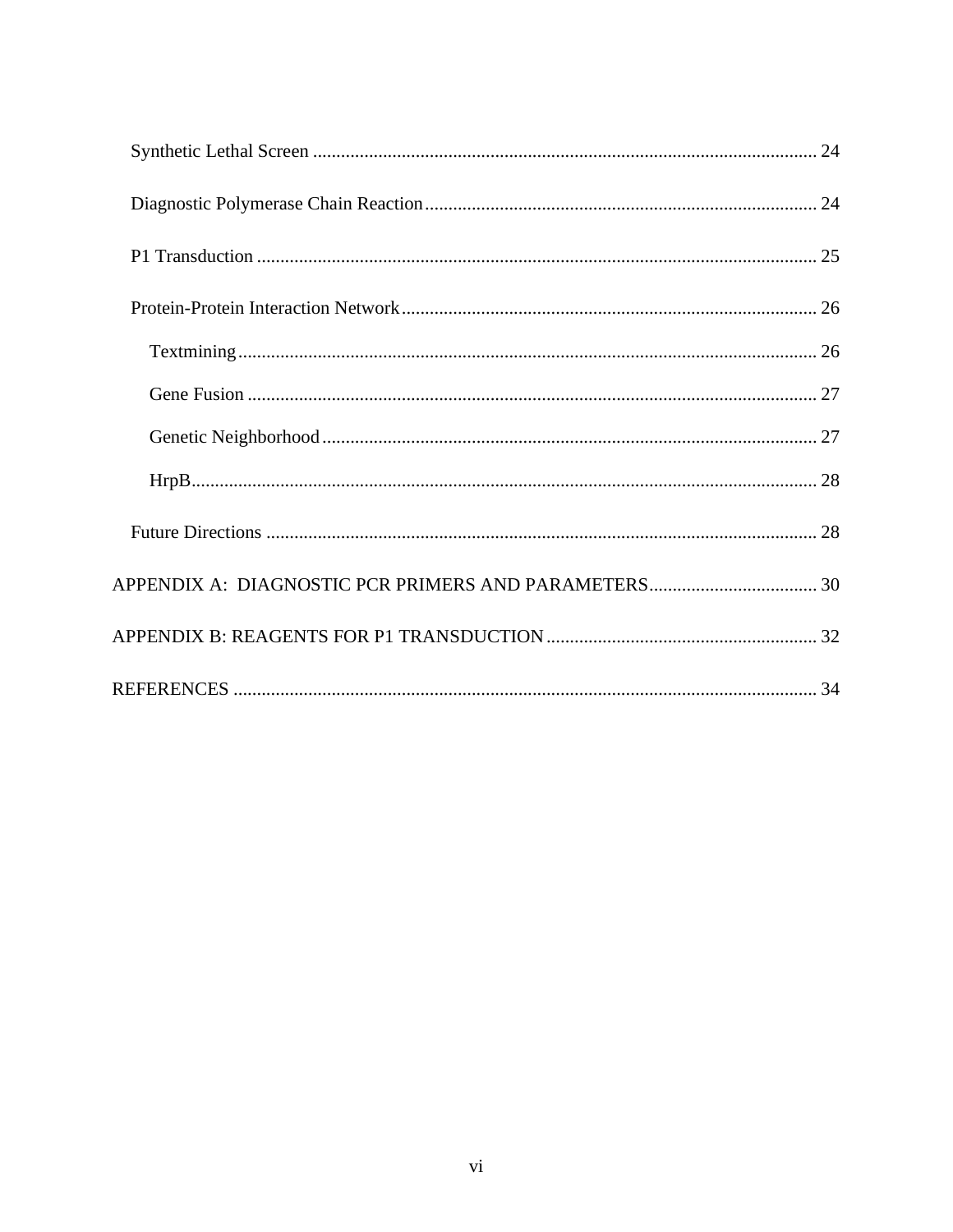# **LIST OF TABLES**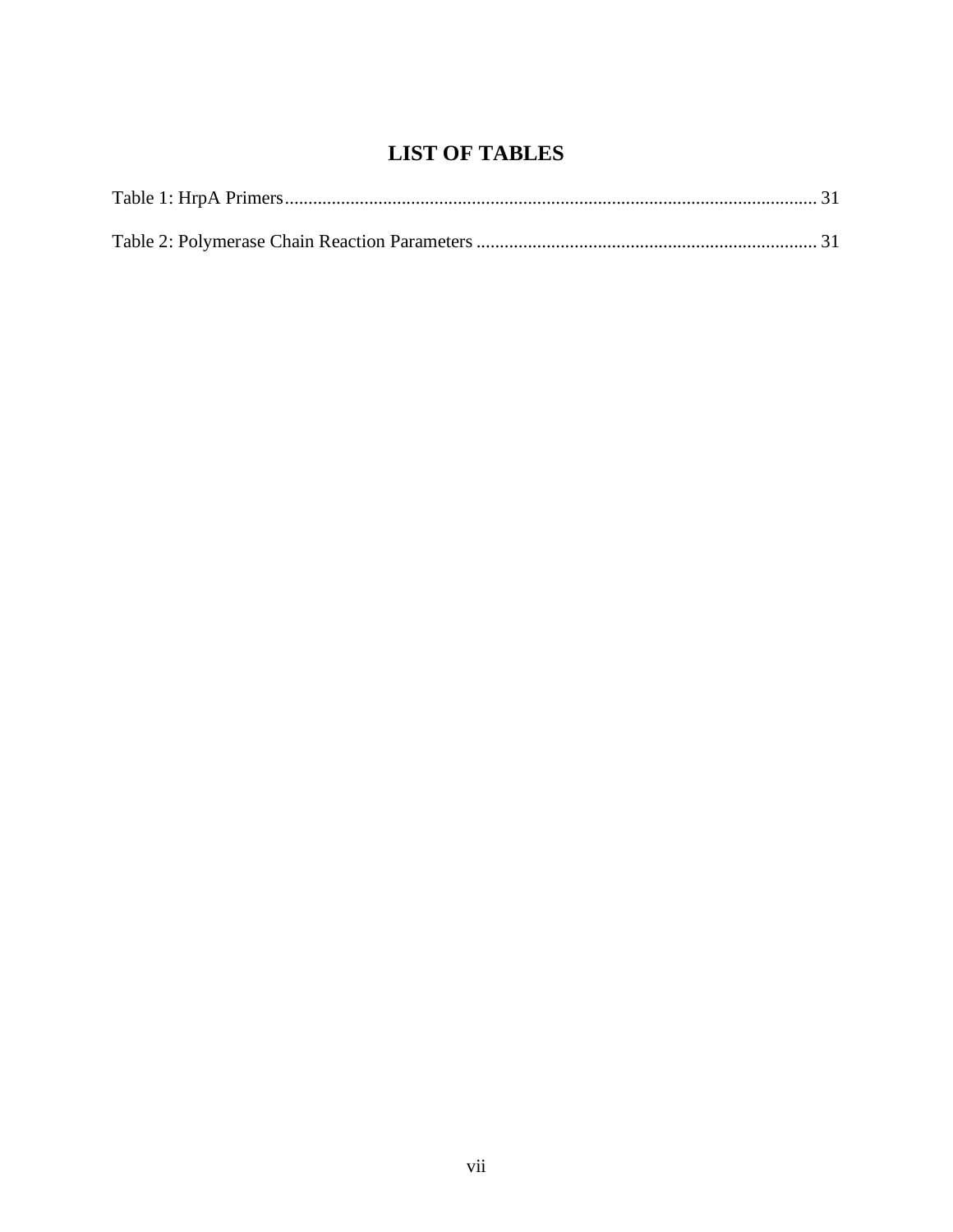# **LIST OF FIGURES**

<span id="page-8-0"></span>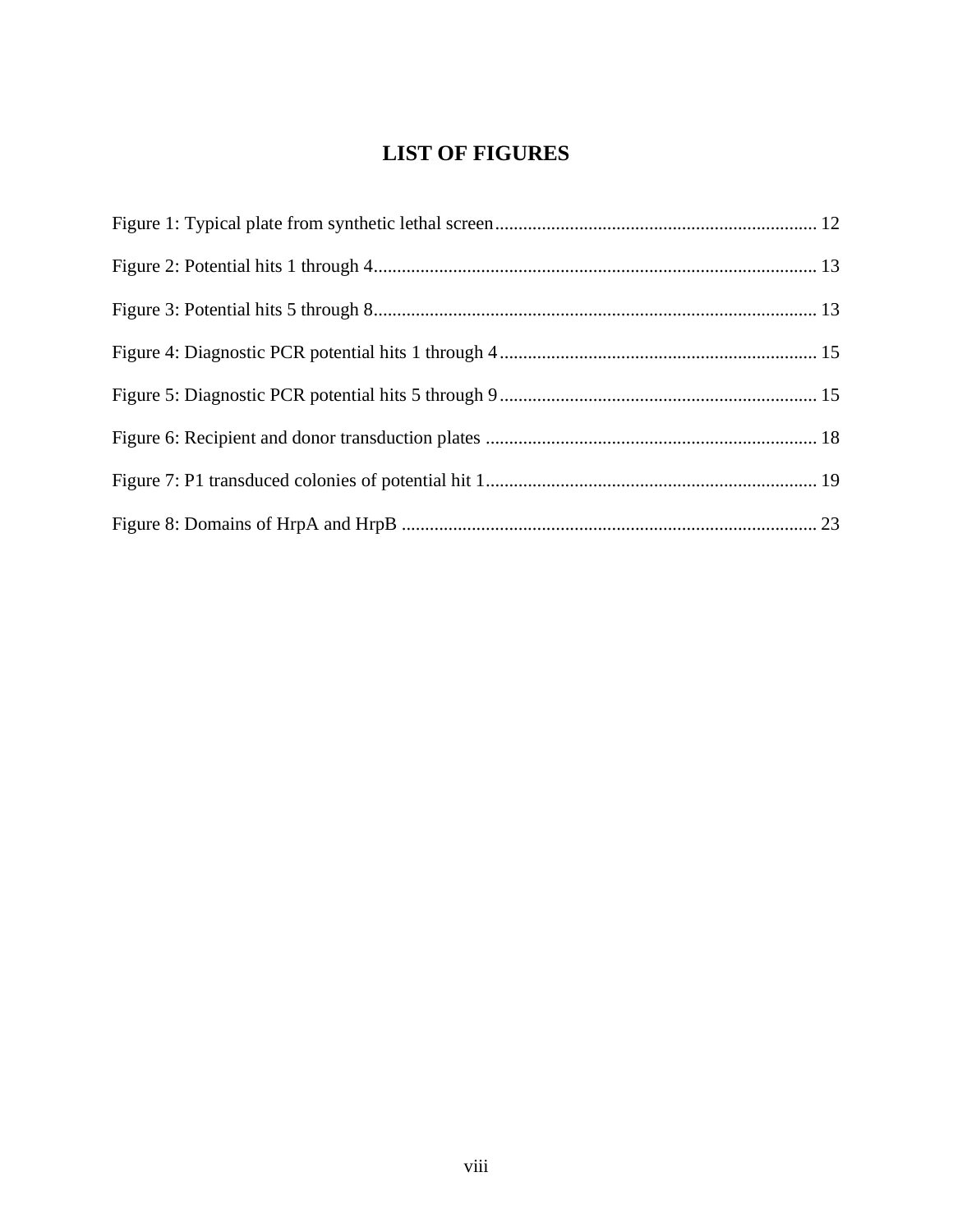#### **INTRODUCTION**

<span id="page-9-0"></span>Translation is an essential mechanism underlying the growth and homeostasis of all organisms. A translation cycle uses the coding strand of mRNA to assemble a protein's amino acid sequence through four major steps: initiation, elongation, termination, and ribosome recycling [1]. Within prokaryotes, translation initiation and transcription are coupled through the physical interaction of RNA polymerase with the ribosome [2]. As soon as mRNA emerges from RNA polymerase, the 16S rRNA component of the 30S ribosome subunit interacts with a complementary purine-rich ribosome binding site (Shine-Dalgarno sequence) upstream of the initiation site (usually an AUG codon). Initiation factors IF1, IF2, and IF3 recruit the initiator fMet-tRNAfMet to the P site of the 30S subunit. The ribosome has three active sites: the A site is the entry point of aminoacyl-tRNA, the P site is the location of peptidyl-tRNA formation, and the E site is the exit point of uncharged tRNA. Joining of the 50S subunit promotes the dissociation of initiation factors and the formation of a mature 70S initiation complex with fMettRNAfMet housed in the P-site [3]. Translation initiation varies within prokaryotes and remains to be completely characterized.

Elongation starts when the second codon of the open reading frame enters the A site, which undergoes a conformational change due to binding of fMet-tRNA<sup>fMet</sup> at the P site, allowing an incoming aminoacyl-tRNA anticodon to interact with a mRNA codon. This interaction triggers GTP hydrolysis by elongation factor Tu (EF-Tu), formalizing the binding of aminoacyl-tRNA to the A site [4]. The amino acid in the P site is separated from tRNA and forms a peptide bond between its carboxyl group and the amino group of the aminoacyl-tRNA in the A site through a process catalyzed by the 23S rRNA within the 50S ribosomal subunit. The newly deacylated tRNA in the P site and the dipeptidyl-tRNA in the A site translocate to the E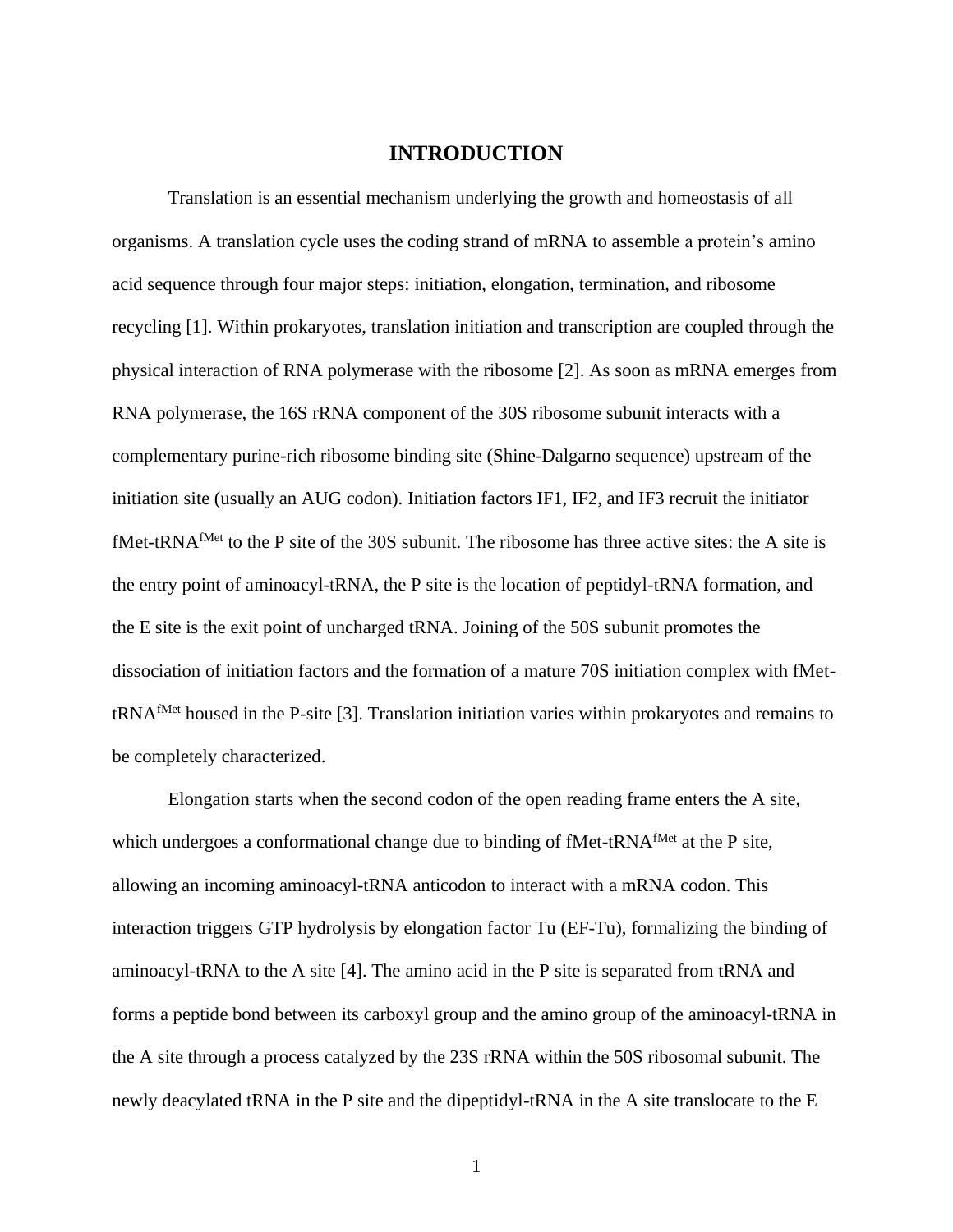and P sites, respectively, as elongation factor G (EF-G) catalyzes the movement of the ribosome along mRNA in the 5' to 3' direction [5]. Elongation continues until a stop codon is reached. When a stop codon enters the A site, it is recognized by release factors (RF-1 and RF-2) that promote the hydrolysis of the ester bond between the polypeptide chain and tRNA. Consequently, the polypeptide chain is released from the ribosome. Termination ends as RF-3 initiates the discharge of RF-1 and RF-2. Ribosome recycling factor (RRF) and EF-G promote subunit splitting, releasing mRNA and associated tRNAs from the ribosome. Dissociation of the tRNAs from mRNA is fostered by IF3 [6]. The free 50S and 30S subunits may be reused for future translational cycles.

Many translation factors and pathways are yet to be fully understood. In recent years, numerous studies have characterized the roles of various RNA helicases within the cell. RNA helicases are ubiquitous enzymes found within all domains of life, including some virus families, and share significant structural homology to DNA helicases [7, 8]. The primary function of RNA helicases is RNA duplex unwinding, defined by several highly conserved sequence motifs. Over 60 proteins have the capacity to perform the fundamental RNA helicase function *in vitro* and are engaged in other aspects of RNA metabolism [9]. Many RNA helicases are multifunctional and serve a role in transcription regulation as coactivators or corepressors, pre-mRNA processing, translation initiation, and posttranslational modification [10-12]. RNA helicases coordinate the binding and hydrolysis of nucleoside triphosphates (NTPs) through conserved phosphate binding loops, also known as the Walker A motif [13].

RNA helicases are divided into two categories based on their ability to form oligomeric rings or not. The two categories are broken down into six super families (SFs) according to comparative analysis of structural and sequence homology. Ringed helicases comprise SFs 3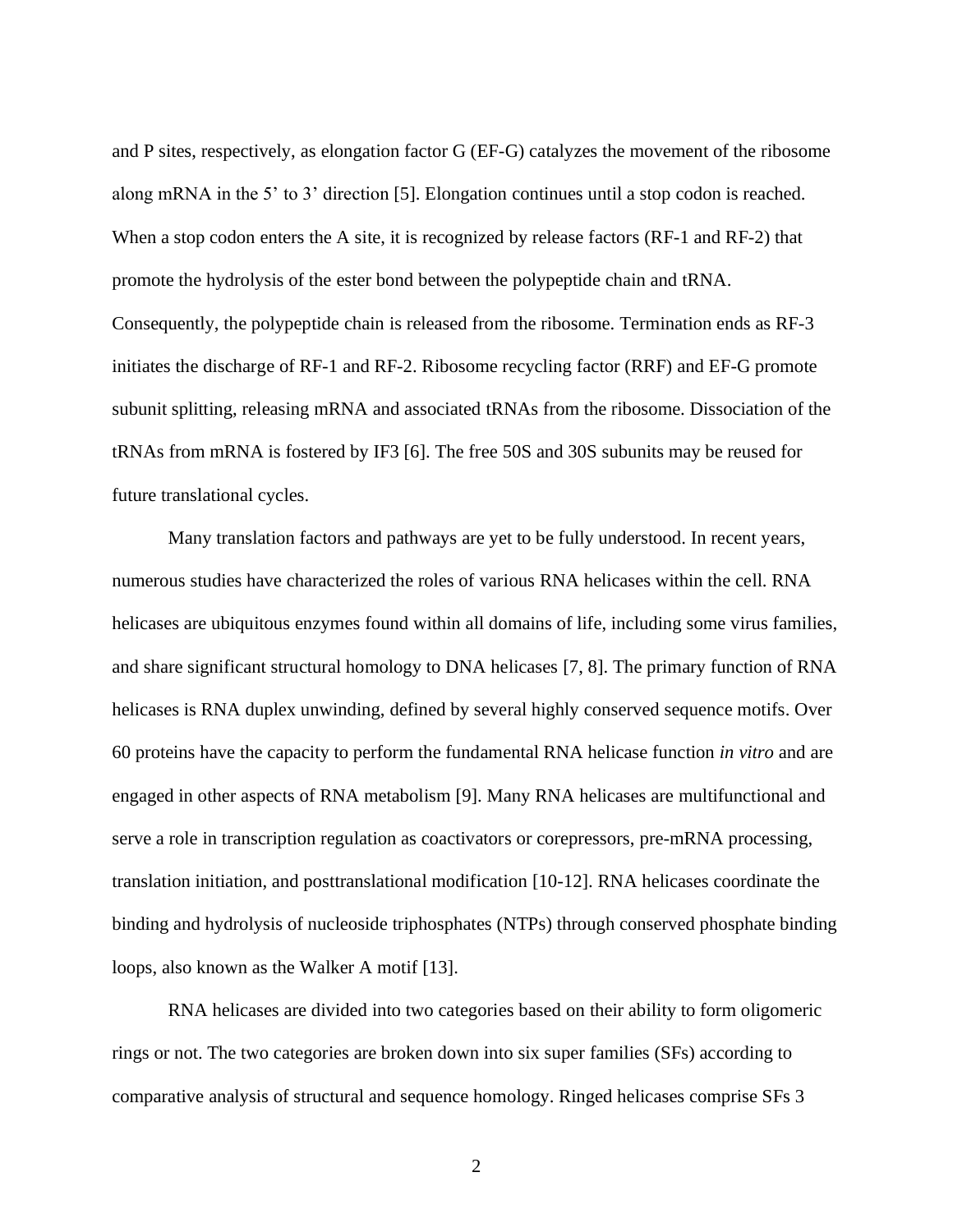through 6, while non-ringed helicases comprise SFs 1 and 2. Eukaryotic RNA helicases are only found in SFs 1 and 2 [14]. SFs are differed into subfamilies. *HrpA* is a gene that was first identified to share sequence homology with three yeast proteins (Prp2, Prp16, and Prp22) found in the DEAH-box subfamily of SF2 of RNA helicases [15]. The three proteins act as chaperones during pre-mRNA splicing, specifically during the splicing reaction and degradation of the spliceosome [16].

The Moore Lab first became interested with HrpA in a prior study characterizing the function of large ribosomal subunit protein bL9 through inactivation of elongation factor P (EF-P) [17]. EF-P (eIF5A in eukaryotes) is a highly conserved transpeptidation enhancer that was first identified to correctly position the initiator tRNA during translation [18]. EF-P shares a similar structure to tRNA and specifically binds to ribosomes between the P and E sites. More recent studies indicate EF-P prevents stalling at proline-rich motifs by promoting peptide bond synthesis on 70S ribosomes [19]. Proline's structure is comprised of a pyrrolidine ring that contains the nitrogen of an imino group and an α-carbon. The presence of an imino group, instead of an amino group, underlies proline's rigid structure. Consequently, proline is a poor Asite acceptor and P-site donor in peptide bond formation [20, 21]. Ribosomal stalling occurs when ribosomes accumulate at particular positions on mRNAs, slowing down translation. Collisions between actively translating ribosomes induce regulatory pathways to abandon the incomplete polypeptide, significantly impairing cell growth [22].

Loss of EF-P in *Escherichia coli* results in sick cells caused by various pleiotropic effects, but also produces faster-growing suppressor mutants. A suppressor mutation is a second mutation that partially overcomes the effects of the original mutation in order to restore normal growth. Therefore, it is reasonable to assume HrpA's suppressor mutations may help overcome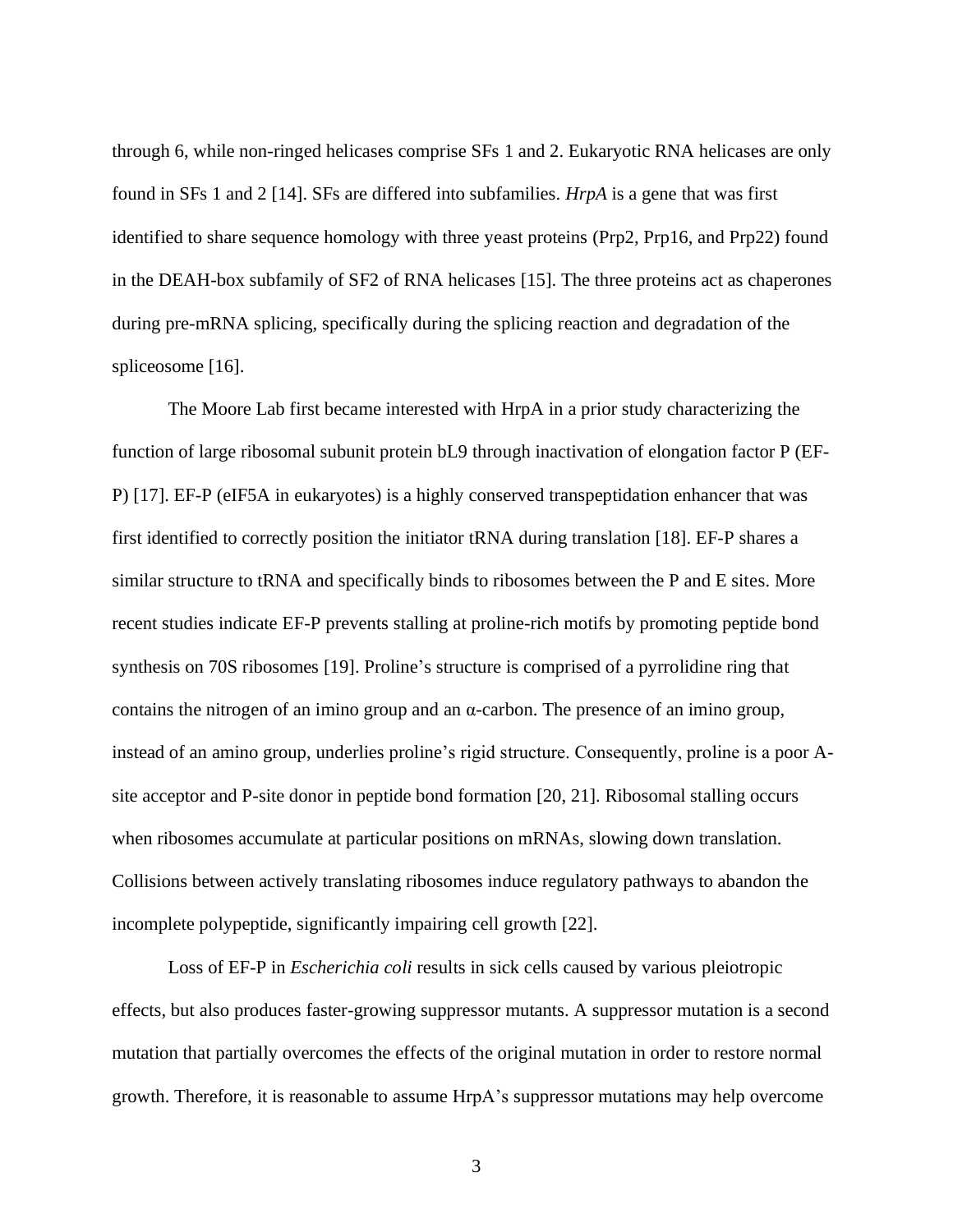translational deficiencies. Several independently evolved  $\Delta e f p$  fast-growing suppressor mutants were isolated and found to contain large deletions (about 200 kb) comprising a domain of unknown function within  $hrpA$ . The growth of  $\Delta efp \Delta hrpA$  mutants was improved relative to *<u>Aefp*</u> but was still slower than the *efp*+ parent strain. The growth of *AhrpA* showed no difference than the  $efp$ + parent strain. Transduction of an  $\triangle hrpA$  allele into  $\triangle efp$  cells improved the growth of sick  $\Delta$ efp cells. The results initially hinted poly-proline translation may be improved in the absence of HrpA or HrpA impairs an important pathway in  $\Delta e f p$  cells [23].

Polysome profiling aligns with the observed growth rates of  $\triangle$ *hrpA*,  $\triangle$ *efp*, and  $\triangle$ *efp hrpA* cells*.* Deletion of only *hrpA* does not produce an obscured polysome profile. Deletion of only *efp* results in impaired ribosomal subunit maturation, monosome formation, and polysome formation compared to *wild-type E. coli.* Deletion of *hrpA* and *efp* improves subunit maturation, monosome formation, and polysome formation to near *wild-type* levels. Further investigation using a dual luciferase reporter system revealed  $\Delta$ *efp*  $\Delta$ *hrpA* cells still experienced obstructed transpeptidation of poly-proline motifs comparable to  $\Delta e f p$  cells. The dual luciferase reporter findings indicate deletion of *hrpA* does not improve poly-proline translation, pointing the Moore lab in the direction that HrpA interferes with a translational process in the absence of EF-P [23].

Within the DEAH subfamily of SF2 of RNA helicases, two highly conserved helicase domains connected with a short linker region encompass each protein's characteristic helicase function. Folding of the two core domains forms a pocket biding site for NTPs and RNA. The variable N- and C- extensions are often larger than the helicase core and contain domains specific to the function of each protein [24]. Specifically, the C-terminal domain of HrpA includes an RNA binding motif weakly resembling ribosomal protein S1. Nonetheless, the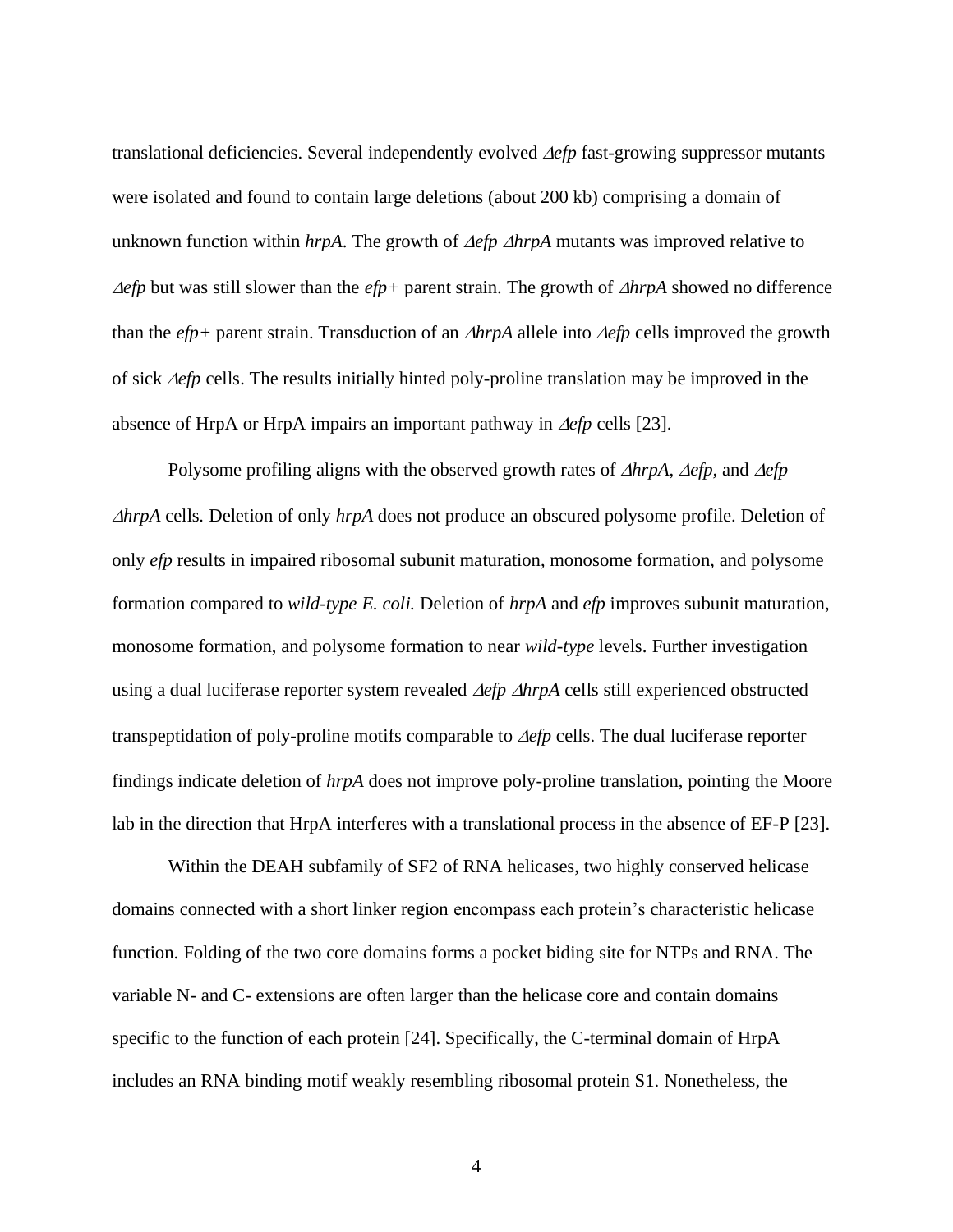function of HrpA's C-terminal domain is not established and is classified as domain of unknown function 3418 (DUF3418) [15]. A mutant version of HrpA composed of HrpA's C-terminal domain linked to a fluorescent protein named mClover 3 was found to co-migrate with polysomes [23]. Previous studies conclude HrpA may associate with the degradosome [25]. Purified HrpA acts as a universal NTPase, hydrolyzing ATP, GTP, CTP, TTP, and UTP. Also, the level of sickness in  $\Delta$ efp cells was found to be positively correlated to the quantity of HrpA present [23]. Consequently, the findings suggest HrpA's DUF3418 may guide HrpA into a pathway associated with ribosomal stalling during translation.

RNA helicases are involved in various human diseases and infections including HIV, Chagas disease, Alzheimer disease, Lyme disease, etc [26]. Deletion of a HrpA ortholog found in *Borrelia burgdorferi* results in an inability of Lyme spirochetes to infect mice. The C-terminal domain of the HrpA in *B. burgdorferi* differs considerably from *E. coli* HrpA, suggesting each protein targets a different pathway [27]. Nevertheless, HrpA's high conservation across various domains of life signifies it has a noteworthy role that is yet to be understood.

The research conducted in this thesis serves as a starting point for future characterization of DUF3418 by identifying HrpA's possible molecular interactions through a bioinformatics and wet lab approach. The specific aims of this thesis were as follows: 1) identify HrpA-dependent mutants using a synthetic lethal screen and P1 transduction and 2) identify and analyze HrpA's genetic partners using protein-protein interaction networks.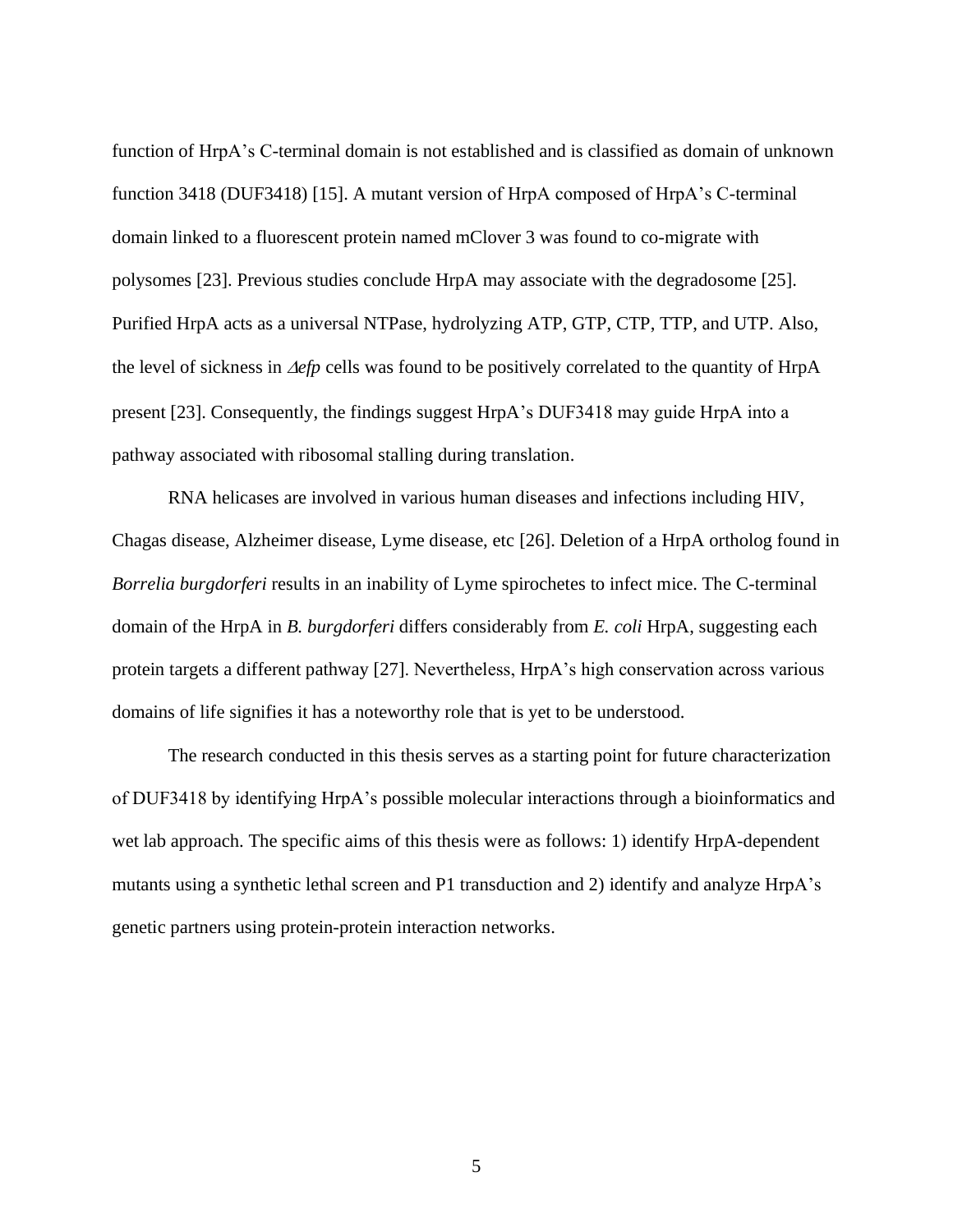### **MATERIALS AND METHODS**

#### <span id="page-14-1"></span><span id="page-14-0"></span>**Synthetic Lethal Screen**

An *N-ethyl-N-nitrosourea* (ENU) mutant library originating from strain KR20 (BW30270, an *fnr<sup>+</sup>*, *rph<sup>+</sup>*derivative of MG1655), comprised of genotype *hrpA lacIZYA::cat* and *pRC-hrpA-T5*, was used for this study. The plasmid includes *lacZ* under control of the *lac* promoter and lacks a partioning locus, allowing the plasmid to be easily lost. Freezer stocked 1 ml aliquots of the mutant library were thawed, resuspended, and diluted 1:1 with LB broth. While held over ice, 50 μl of the diluted library was spread onto an LB plate supplemented with 0.2% glycerol, 0.5 mM IPTG, and 80  $\mu$ g/mL X-gal. The plates were incubated at 30°C. After 48 to 72 hours of incubation, the plates were examined for potential hits. Isolated, solid dark-blue colonies were restreaked for closer observation. Sometimes the restreaked potential hits displayed solid-white colonies alongside solid-blue colonies. In this case, the solid-white colonies must be smaller than the solid-blue colonies in order to be considered a potential hit. Larger solid-blue colonies proved the solid-white colonies were "sick" or had a growth defect due to lack of HrpA. A mutant comprised of solid-white and solid-blue colonies of similar size was not considered a potential hit. The guidelines were strictly followed to eliminate falsepositives [28]. Isolated colonies which fulfilled the guidelines were grown in overnight liquid cultures at  $30^{\circ}$ C and stored as potential hits at  $-80^{\circ}$ C in 3:1 LB-glycerol.

#### <span id="page-14-2"></span>**Diagnostic Polymerase Chain Reaction**

In order to confirm the presence of the plasmid and chromosomal knockout in each potential hit, two primer pairs were designed for polymerase chain reaction (PCR). For confirming *hrpA* in plasmid, the first primer pair outlines a 466 base pair DNA segment within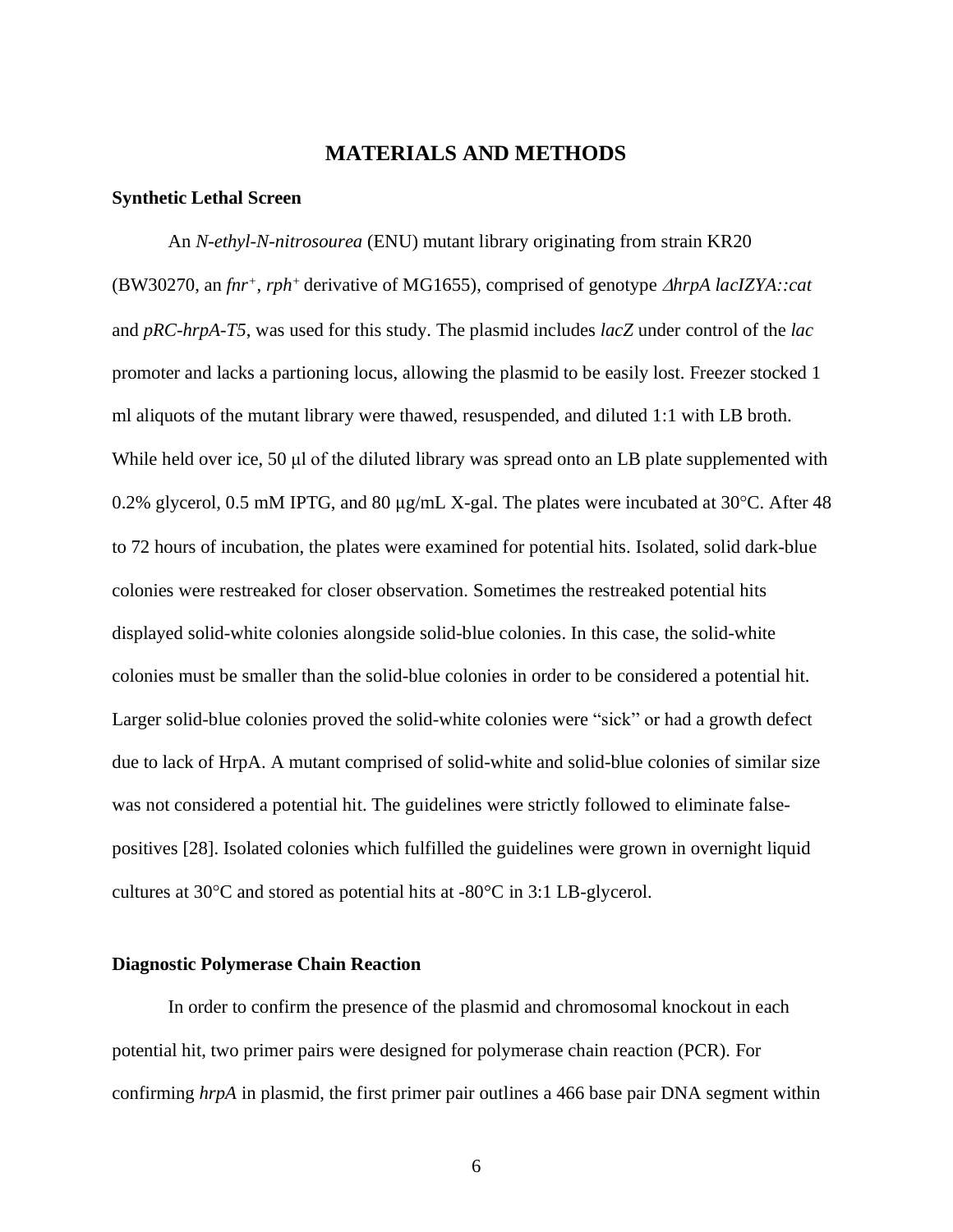*pRC-hrpA-T5*. The amplified DNA encompassed the ending of *lacI*, a gene upstream of *hrpA*, and the first 93 base pairs of *hrpA*. For diagnosis of the *hrpA* chromosomal knockout, a second primer pair consisted of a forward primer upstream of *hrpA* and a reverse primer downstream of *hrpA*. If *hrpA* chromosomal knockout was present, PCR produced a 760 DNA base pair product. If a wild-type *hrpA* locus was present, PCR produced a 4,365 base pair product. All primers were designed with a melting temperature (Tm) of 60°C and standard PCR parameters were followed (refer to Appendix A: Diagnostic PCR Primers and Parameters). The DNA of interest was amplified using Taq polymerase (New England Biolabs) and product length was examined using 1% agarose gel electrophoresis.

#### <span id="page-15-0"></span>**P1 Transduction**

RW220 (genotype: *rna- (scar) hrpA-T5-tet*) was selected as the donor strain and potential hits 1 - 4 (genotype*: rna- ΔhrpA lacIZYA::cat*, *pRC-hrpA-T5*) were selected as the recipient strains. RW220 was streaked onto a selective LB plate (refer to Appendix B: Reagents for P1 Transduction). Each recipient was streaked on a selective and nonselective LB plate to ensure the recipient forms colonies under nonselective conditions and does not form colonies under selective conditions. An isolated RW220 colony was grown in a 1 mL overnight culture supplemented with 10 μg/mL tetracycline. The culture was used to inoculate a new 1 mL culture lacking tetracycline at a 1:100 dilution. The new culture was placed into a 37ºC shacking incubator. When early log phase was reached, indicated by light turbidity, 40 μL of phage stock was added to the culture. The infection continued for 1 to 3 hours until lysis was evident. The culture was compared to two controls for evidence of lysis: a mock culture (no donor cells and 40 μL of phage) and a mock infection (donor cells with no phage). The culture was saturated with 75 μL of chloroform, transferred to a microfuge tube, and centrifuged for 5 mins at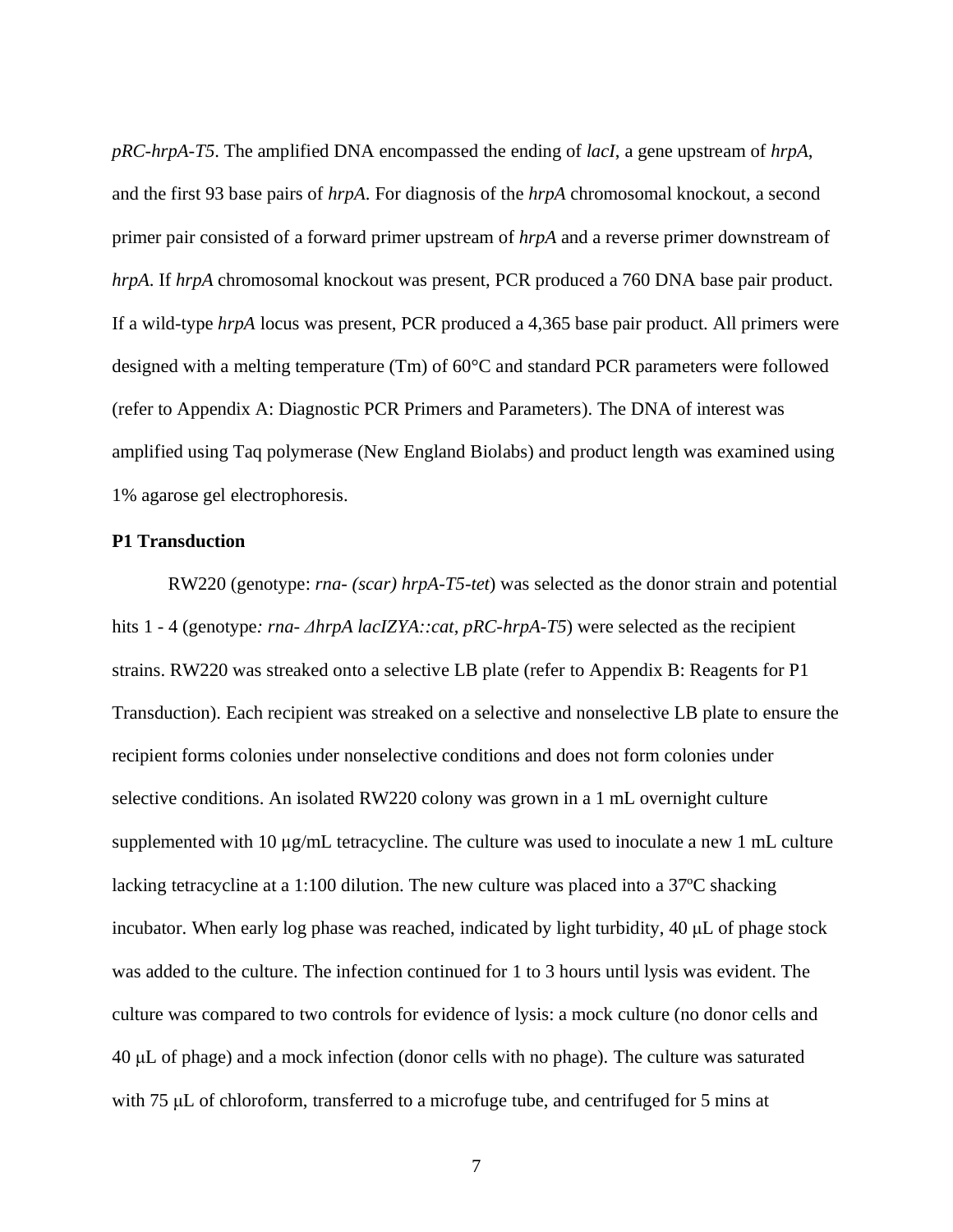maximum g. The supernatant was transferred to new microfuge tube along with 50 μL of chloroform and stored at 4ºC as the donor lysate. Each of the four recipient strains were grown in 1 mL overnight LB cultures at 30ºC, centrifuged for 3 minutes at 3,000 g, and the cells were resuspended in 300 μL of P1-LB (refer to Appendix B: Reagents for P1 Transduction). For each of the four transductions,  $100 \mu L$  of donor lysate stock was transferred to a microfuge tube and placed in a 37ºC shacking incubator with its cap left open for 15-30 minutes in order to evaporate leftover chloroform. 100 μL of recipient cells were added to the 100 μL phage aliquot and quickly mixed with the pipettor. The tubes were transferred to a 37ºC shacking incubator and the infection commenced. After 30 minutes, the tubes were removed from the incubator. 200 μL of 1 M sodium citrate (refer to Appendix B: Reagents for P1 Transduction) and 1 ml of LB broth was added to each tube. After another hour of incubation at 37ºC, the tubes were centrifuged for 5 minutes at 5,000 g. The supernatant was removed and 100 μL of LB-citrate (refer to Appendix B: Reagents for P1 Transduction) was added to each tube. The entire contents of the tubes were spread onto a selective LB plate with 1 mM sodium citrate and incubated at 30ºC overnight [29]. The plates were examined at 24, 48, and 72 hours for the absence of dark blue colonies.

#### <span id="page-16-0"></span>**Protein-Protein Interaction Networks**

In this study, the STRING online database was used to explore HrpA's alleged proteinprotein interactions. HrpA from *E. coli* K12 MG1655 was selected as the model organism and evaluated under the following categories: textmining, experiments, genetic neighborhood, gene fusion, co-occurrence, and co-expression [30]. For every protein-protein interaction on STRING, a confidence score is displayed based upon the supporting evidence. On a scale between zero and one, the confidence score indicates the likelihood a protein-protein interaction is specific, reproducible, and biologically significant [31].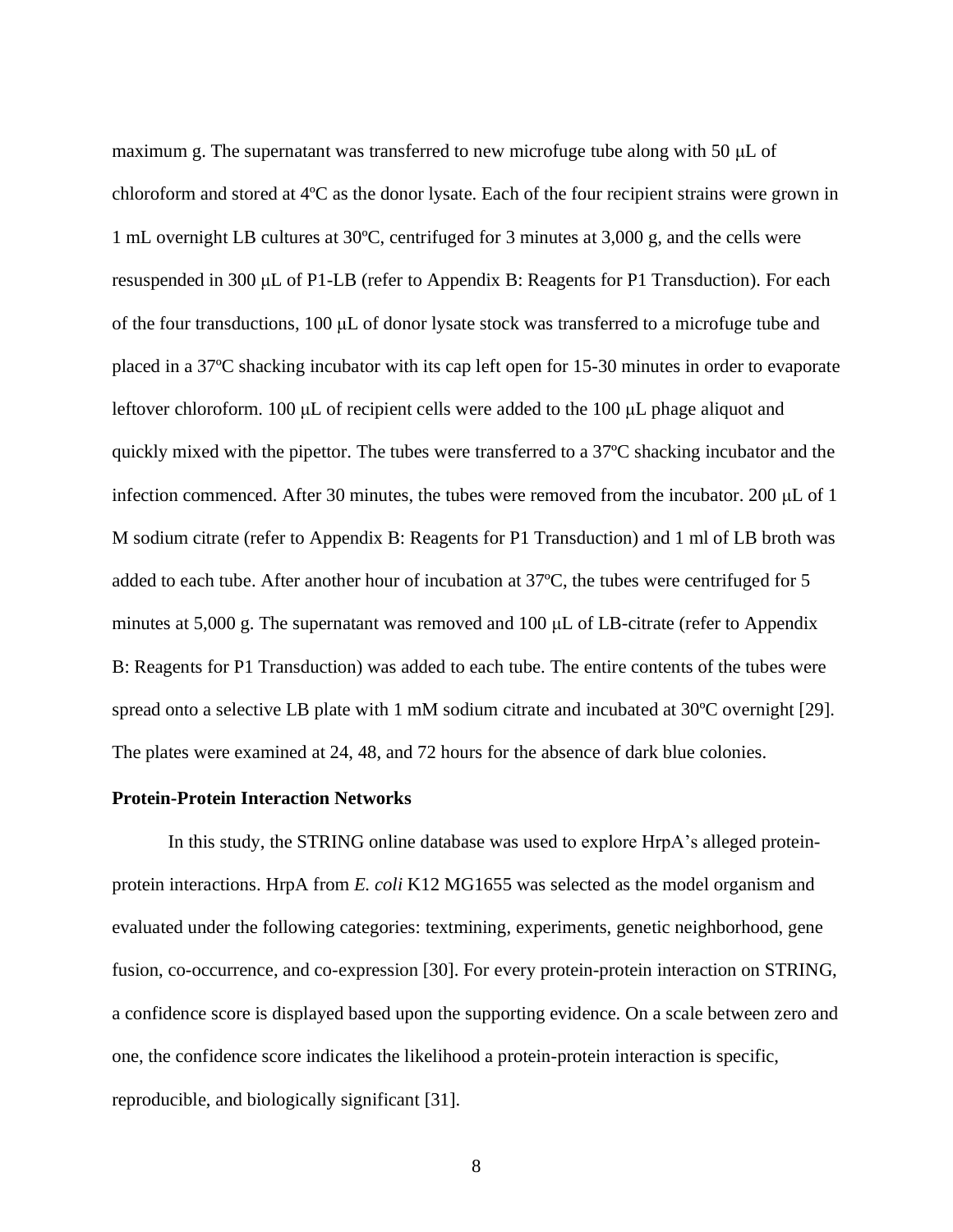<span id="page-17-0"></span>Based upon previous studies of HrpA, three standards were established in order to filter through HrpA's large number of possible enzymatic partners identified in STRING. If the putative protein interaction did not fulfill at least one of the criteria, then it was disregarded. The criteria were as follows: 1) proteins involved in transcription or translation 2) proteins interacting with mRNA, and 3) proteins interacting with ribosomes or involved in ribosome recycling pathways. The criteria were developed based upon the current evidence of HrpA's predicted molecular function.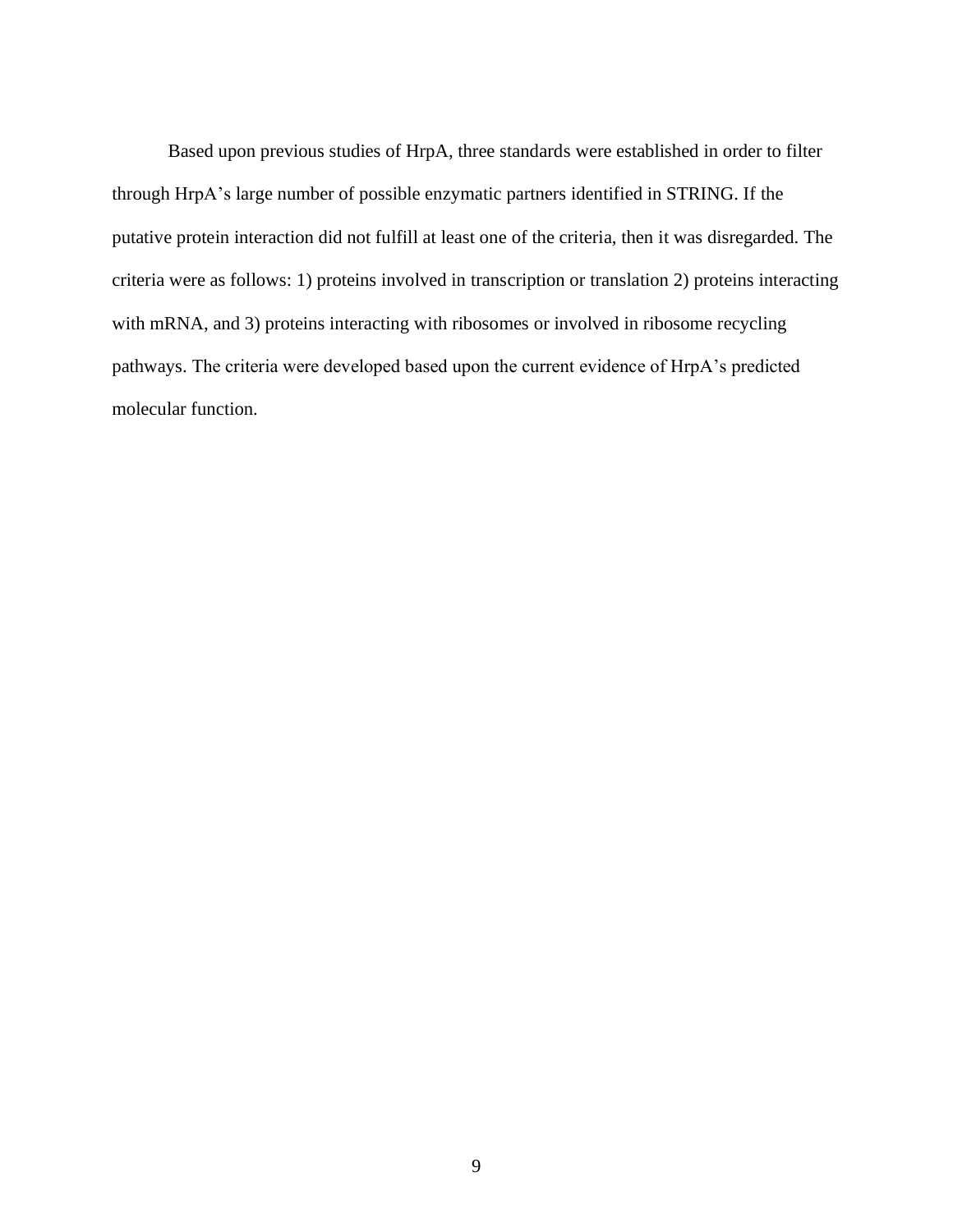#### **RESULTS**

#### <span id="page-18-0"></span>**Synthetic Lethal Screen**

The synthetic lethal screen is a method of isolating mutant organisms that are dependent on a non-essential gene of interest. The role of a non-essential gene is uncovered by creating mutations in related pathways, forcing the cell to rely on the non-essential gene for its survival or improved fitness. Two components are necessary for the success of the screen: chromosomal deletion of the gene of interest and an unstable single-copy plasmid containing the gene of interest and phenotypic marker under an inducible promoter. Cells with mutations that necessitate the gene of interest will retain the plasmid and exhibit a phenotypic change, indicating a potential hit. Ideally the mutations of all the potential hits will map to the same region of the chromosome, identifying a mutated gene in a pathway affected by the non-essential gene. Further experimentation may be required to create a model of the gene's exact function. However, the synthetic lethal screen eliminates experimental bias through its reliance on objective results.

In this study, *hrpA* was the non-essential gene of interest. The phenotypic marker, *lacZ*, encodes a β-galactosidase enzyme which hydrolyzes X-gal into an insoluble blue pigment. The plasmid (*pRC-hrpA-T5*) harboring *hrpA* and *lacZ* lacks a partioning locus, allowing the unstable plasmid to be efficiently lost when a cell experiences a lack of selective pressure to retain *hrpA* [32]. The following three phenotypes were observed when the synthetic lethal mutant library was plated with IPTG and X-gal: solid-blue, solid-white, and sectored-blue with an asterisk-like appearance (Figure 1). A solid-blue colony retained the plasmid harboring *hrpA* and *lacZ*, indicating a mutation pressured the colony to keep *hrpA* for a particular advantage. A solid-white colony never possessed *pRC-hrpA-T5*, indicating the colony was derived from a plasmid-free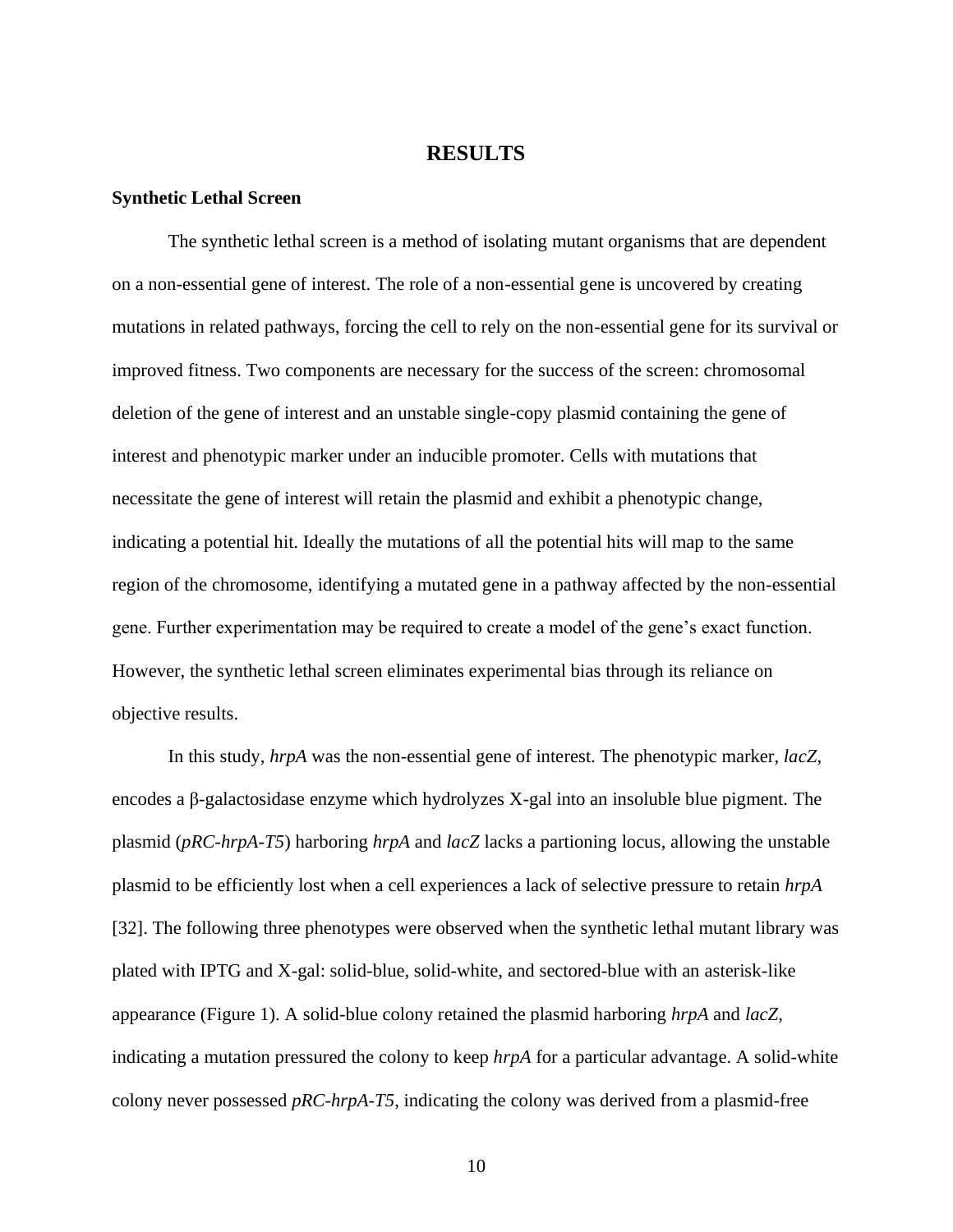cell. A sectored-blue colony signified a rapid loss of *pRC-hrpA-T5* as the cells developed [28]. Therefore, the mutations within a solid-white or sectored-blue colony did not demonstrate *hrpA* dependency.

Over several months, about 80,000 colonies were screened for the presence of solid-blue colonies. As expected, the vast majority of colonies were solid-white or sectored-blue (Figure 1). Isolated solid-blue colonies were restreaked for closer observation. Sometimes a restreaked dark blue colony displayed solid-white colonies alongside solid-blue colonies. In order to eliminate false-positives, the solid-white colonies must be smaller than the solid-blue colonies. Larger solid-blue colonies indicated the solid-white colonies were sick, or grew deficiently, due to lack of HrpA. A mutant containing solid-white colonies with equal or improved growth relative to solid-blue colonies was dropped from the potential hit library. In total, 59 colonies were identified as potential hits. Compared to similar synthetic lethal screen studies, the number of potential hits was unusually high [28]. Potential hits 1 to 4 displayed solid-blue and solid-white colonies, but upon close examination the solid-blue colonies displayed improved growth compared to the solid-white colonies (Figure 2). Potential hits 5 to 49 all displayed solid-blue colonies. The intensity, growth, and color of potential hits 5 to 49 were strikingly similar (Figure 3). Given the unusual characteristics and high abundance, it was suspected the highly abundant potential hits represented a contamination of the mutant library. Diagnostic PCR was used to investigate the abnormality.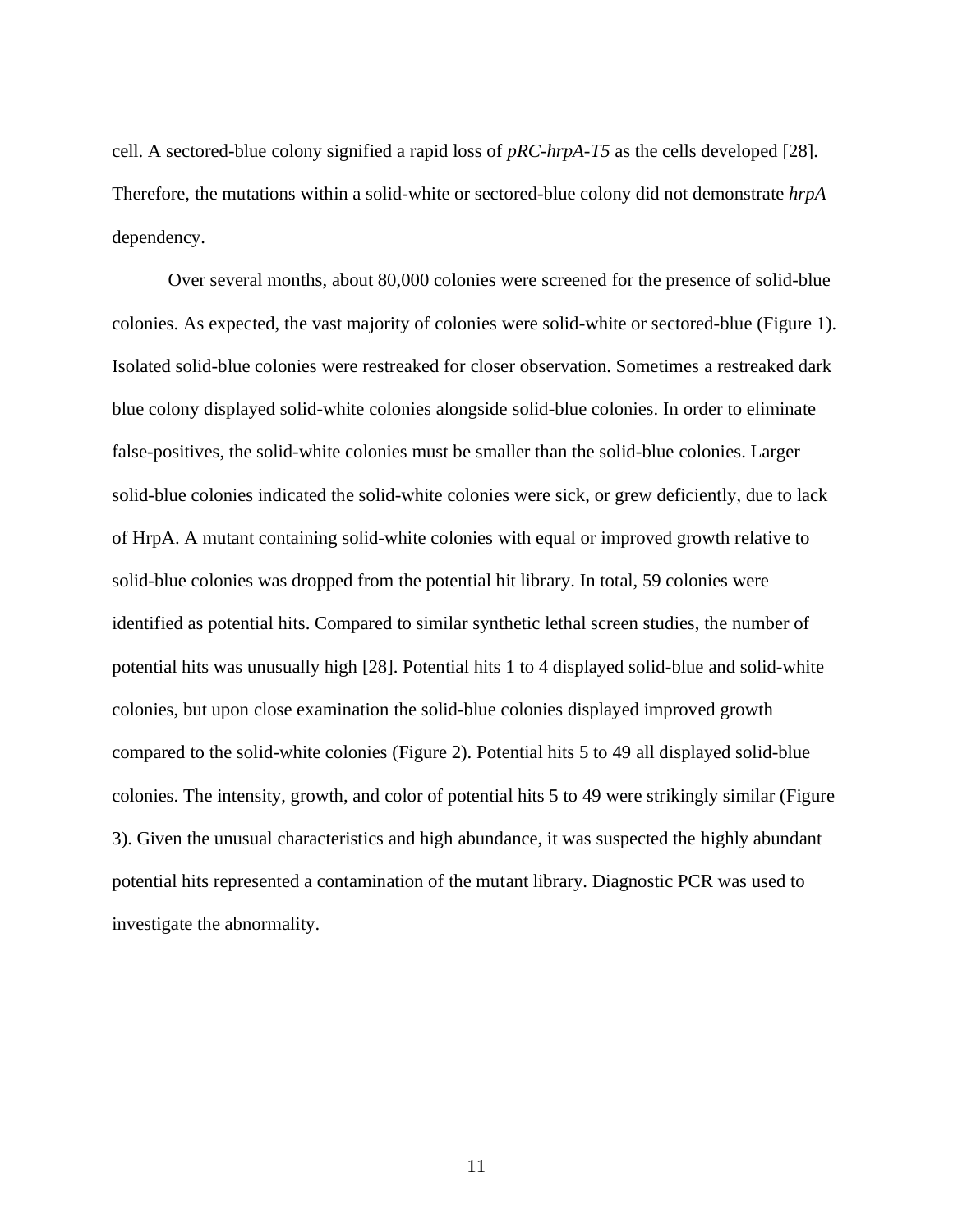

## **Figure 1: Typical plate from synthetic lethal screen**

LB agar Petri plate supplemented with IPTG and X-gal showing ENU treated colonies (genotype:  $\triangle hrpA$ *lacIZYA::cat* and *pRC-hrpA-T5*) following 72 hours of incubation at 30°C. The solid-blue appearance (A) of potential hit 1 indicates the presence of selective pressure to retain the plasmid. The sectored-blue appearance (B) indicates loss of the plasmid.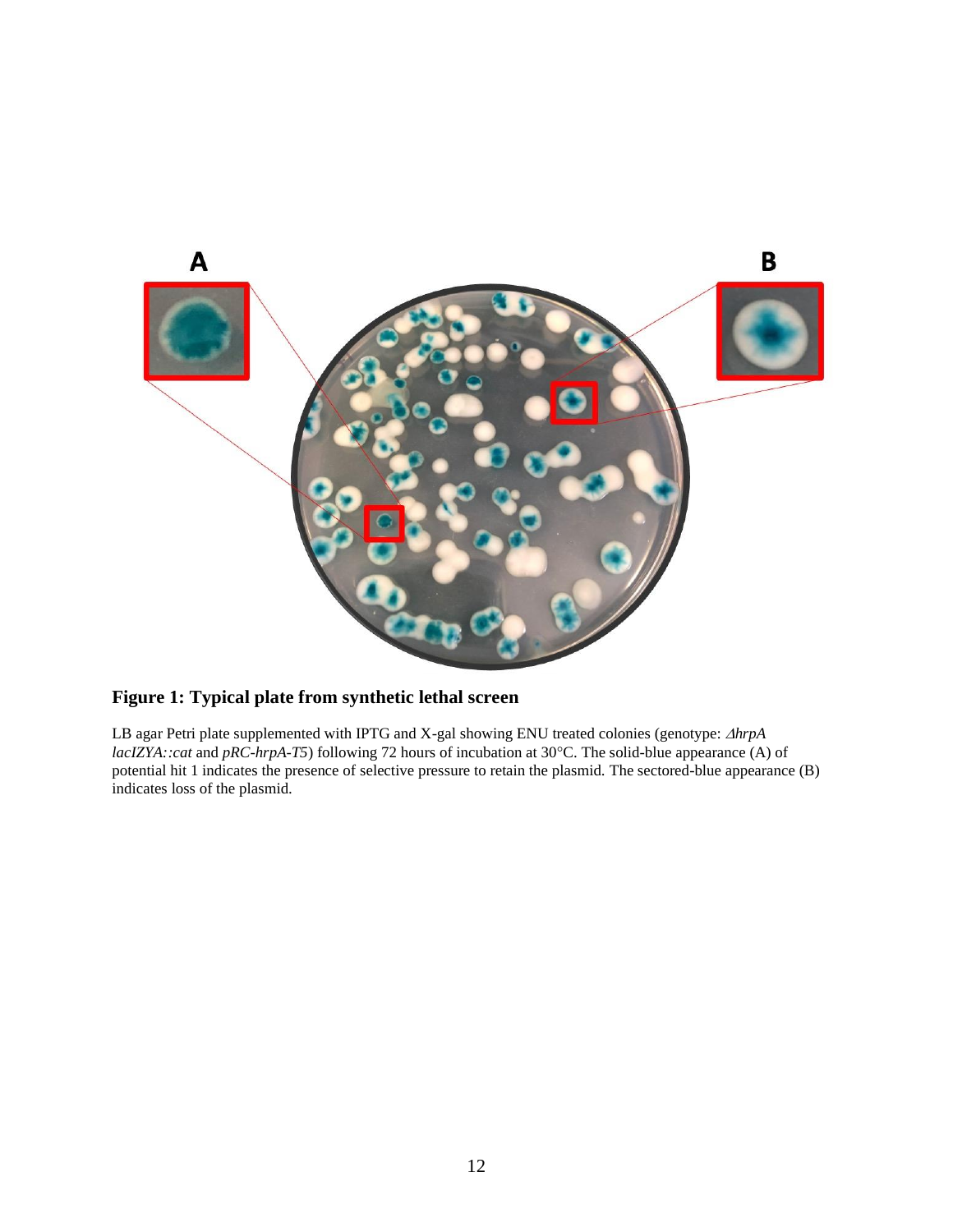

**Figure 2: Potential hits 1 through 4**

<span id="page-21-0"></span>LB agar Petri plates supplemented with IPTG and X-gal showing potential hits following 48 hours of incubation at 30°C.



## **Figure 3: Potential hits 5 through 8**

LB agar Petri plates supplemented with IPTG and X-gal showing potential hits following 48 hours of incubation at 30C. Potential his 9 through 49, not shown, displayed nearly identical phenotypes to potential hits 5 through 8.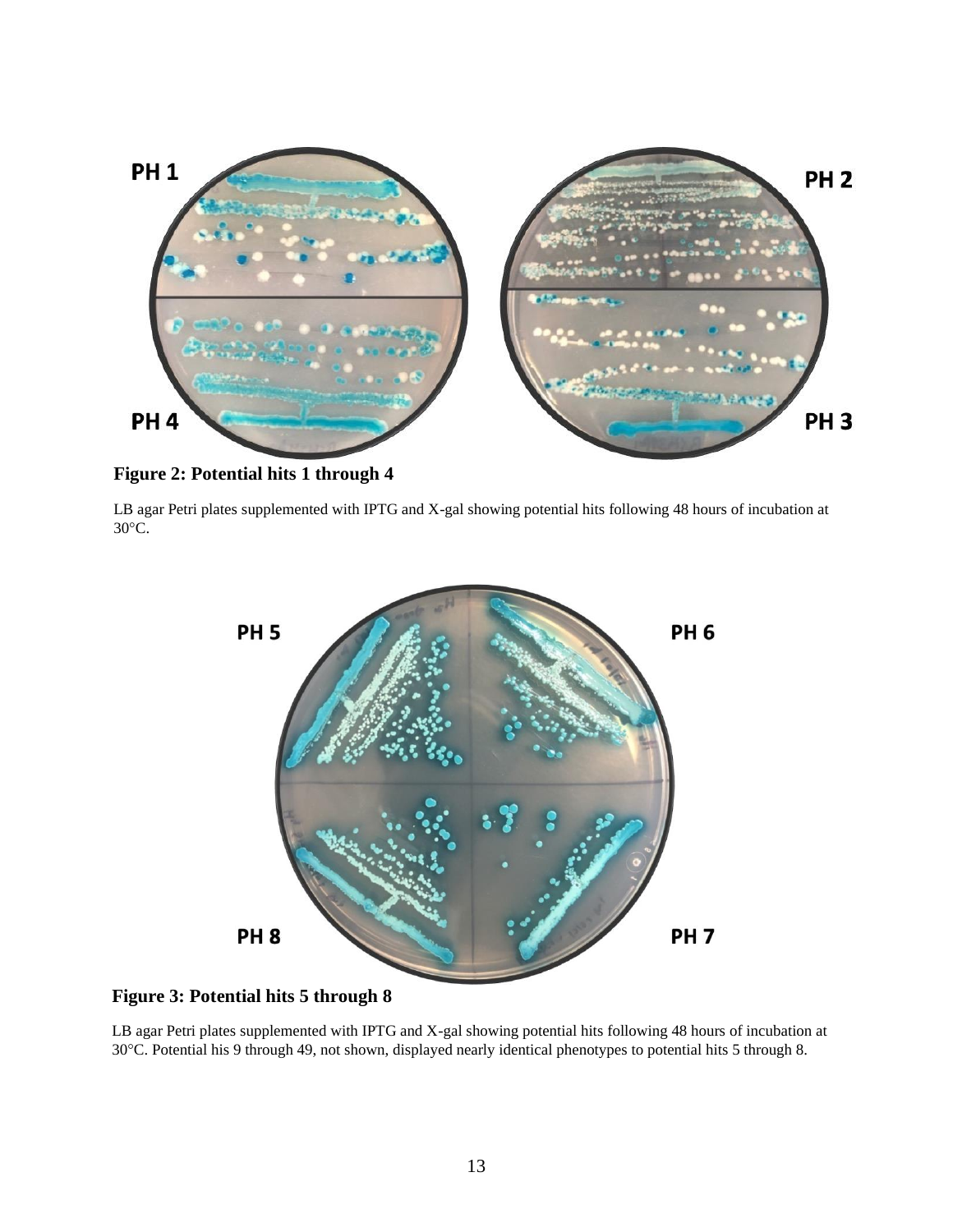#### **Diagnostic Polymerase Chain Reaction**

To confirm chromosomal *hrpA* and retention of the plasmid harboring *hrpA* in potential hits 1 through 4, polymerase chain reaction was conducted to amplify specific portions of DNA. For confirming retention of *pRC-hrpA-T5*, a primer pair outlined a 466 bp fragment overlying part of the *lac* operon and the frontal portion of *hrpA* within the plasmid. A different primer pair flanking *hrpA* in wild-type *E. coli* amplified 760 bp if chromosomal *hrpA* or 4,635 bp if wildtype *hrpA*.

Using 1% gel electrophoresis, potentials hits 1 through 4 displayed DNA bands at 760 bp and 466 bp confirming  $\Delta h r p A$  in the chromosome and the presence of  $h r p A$  in  $p R C-h r p A$ -T5 (Figure 4). Potential hits 5 through 9 did not produce DNA bands in the presence of wild-type *hrpA* primers. Therefore, a second primer pair outlining an approximately 550 bp segment of *rcsF* in *E. coli* was used to determine if the highly abundant potential hits were in fact *E. coli*. Potential hits 5 through 9 did not display DNA bands when PCR amplified with *rcsF* primers, while wild-type *E. coli* displayed a DNA band at 550 bp (Figure 5). The absence of a DNA band indicated the highly abundant potential hits were a contamination of the ENU mutant library. The false positives were removed from further analysis, leaving potential hits 1 through 4 as targets for P1 transduction.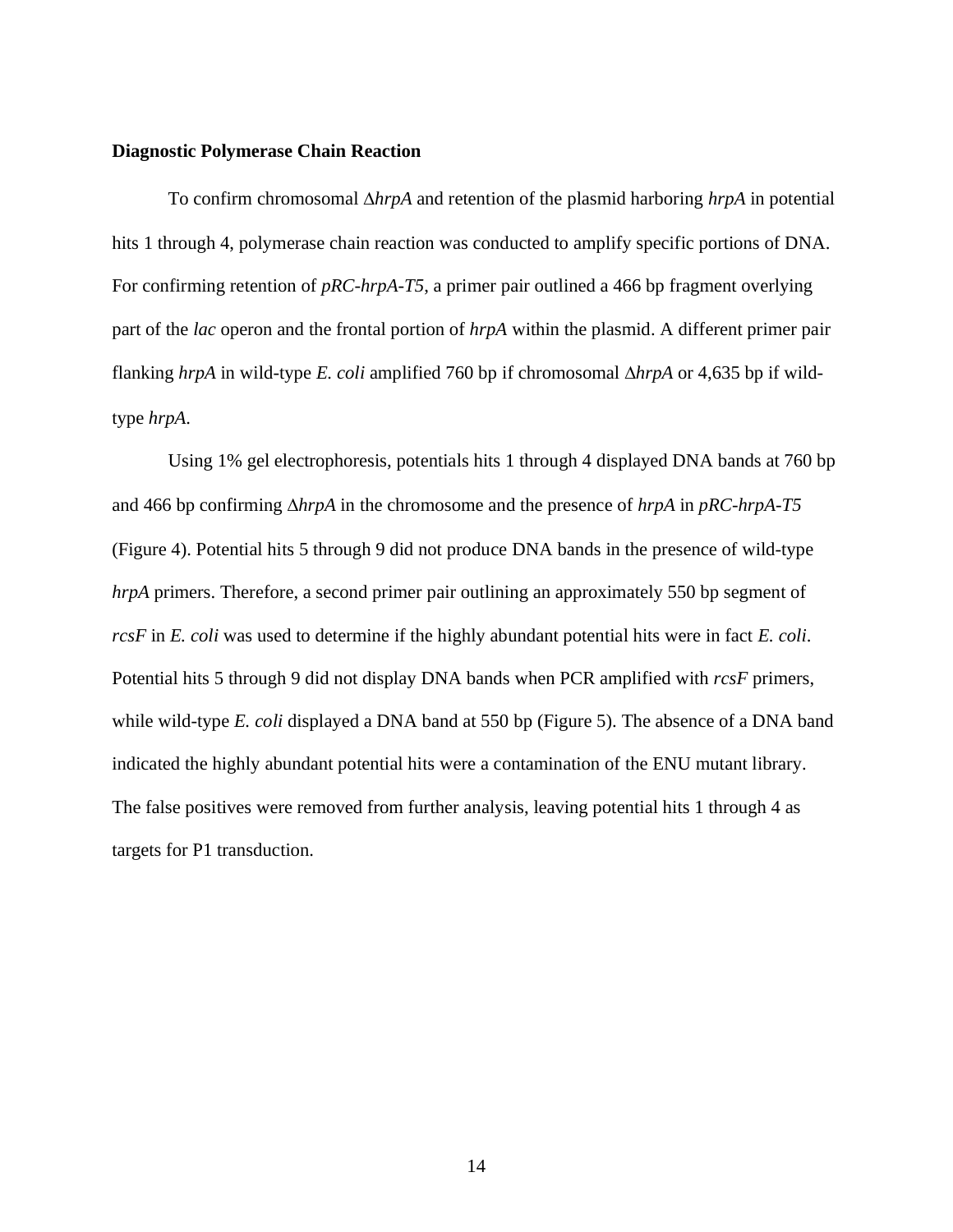

#### <span id="page-23-1"></span>**Figure 4: Diagnostic PCR potential hits 1 through 4**

Potential hits 1 – 4 displayed DNA bands at 760 bp and 466 bp confirming the presence of chromosomal *hrpA* and plasmid *hrpA*, respectively.



#### <span id="page-23-2"></span>**Figure 5: Diagnostic PCR potential hits 5 through 9**

<span id="page-23-0"></span>The absence of a DNA band at approximately 550 bp indicates potential hits 5 - 9 are contaminants of the *E. coli* mutant library. Similar results were present for potential hits 10 - 49.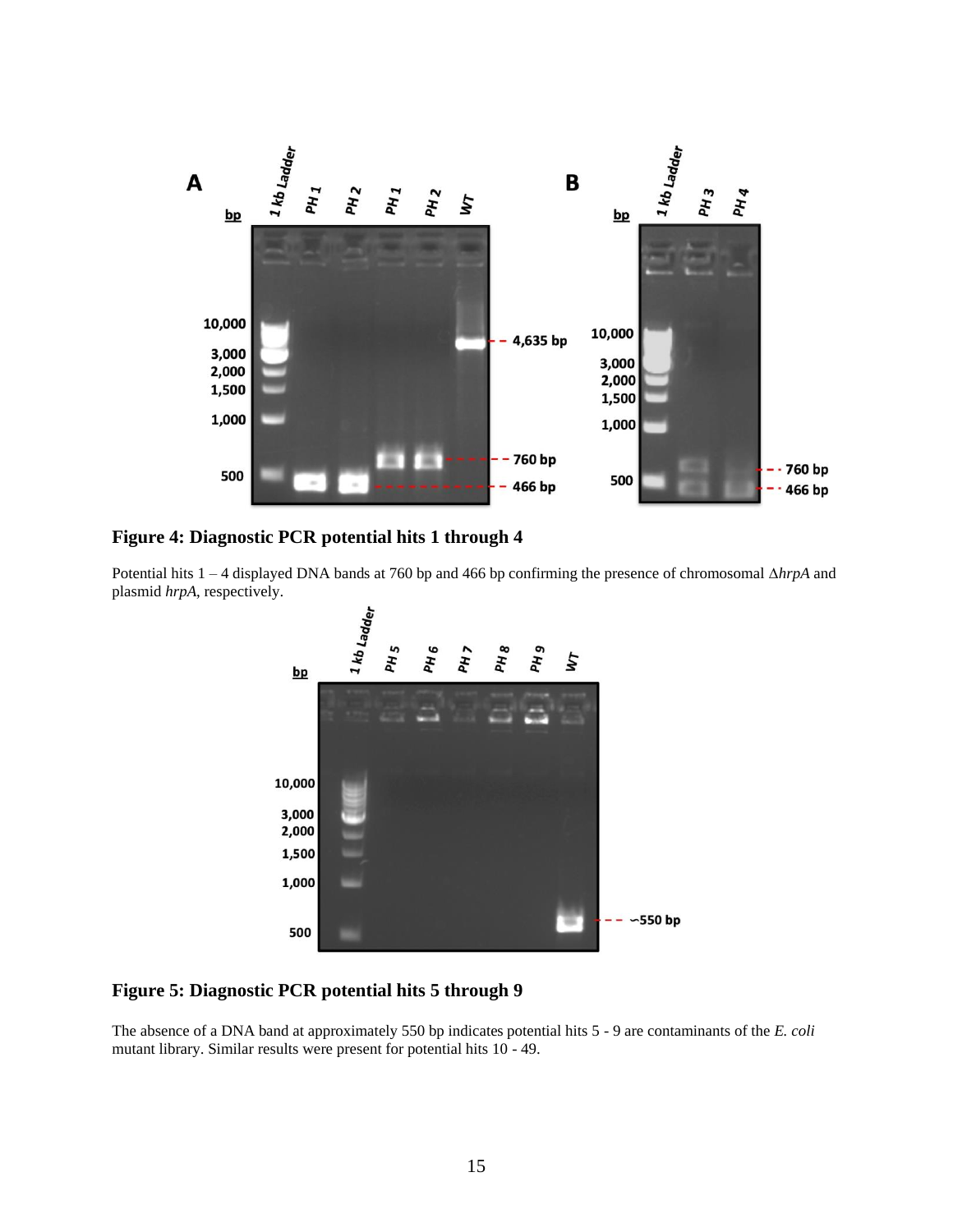#### **P1 Transduction**

P1 transduction is a process in *E. coli* by which genes from a donor bacterium are integrated into the genome of a recipient bacterium using a virus known as bacteriophage P1. After infecting a cell, bacteriophage will either enter the lysogenic or lytic cycle. Bacteriophage lay dormant as a prophage in the lysogenic cycle by injecting the phage DNA into the host genome, allowing the prophage genome to be replicated passively as the host cell divides. Stressors to the host cell may cause bacteriophage to enter the lytic cycle, inducting the bacteriophage to hijack the host cell's machinery to build new bacteriophage and eventually release the newly formed bacteriophage by host cell lysis. P1*vir*, a mutated form of phage that has lost its lysogenic ability, is used in P1 transduction to ensure the phage always enters the lytic cycle. Following lytic bacteriophage infection of the donor cell, P1 will sometimes accidently place part of the bacterial genome into a phage head. Release of the newly formed bacteriophage and subsequent infection allows for incorporation of the nonphage donor bacterium DNA into the recipient bacterium's genome through genetic recombination. This process can occur anywhere along the donor bacterium's chromosome or plasmid, allowing any section of the host's DNA to be incorporated into the recipient's DNA. Each phage head can hold about 110 Kb of DNA, allowing the entire *E. coli* genome to be represented in a reasonable number of bacteriophages [29].

Retention of the plasmid harboring *hrpA* and *lacZ* in a solid-blue potential hit did not completely prove the mutant *E. coli* were dependent on *hrpA* for improved fitness. To confirm *hrpA* dependency, P1 transduction was used to restore wild-type *hrpA* into potential hits 1 - 4 containing chromosomal *ΔhrpA*. A cell containing *hrpA* linked to a tetracycline resistant gene was chosen as the donor, allowing verification of successful transduction by plating the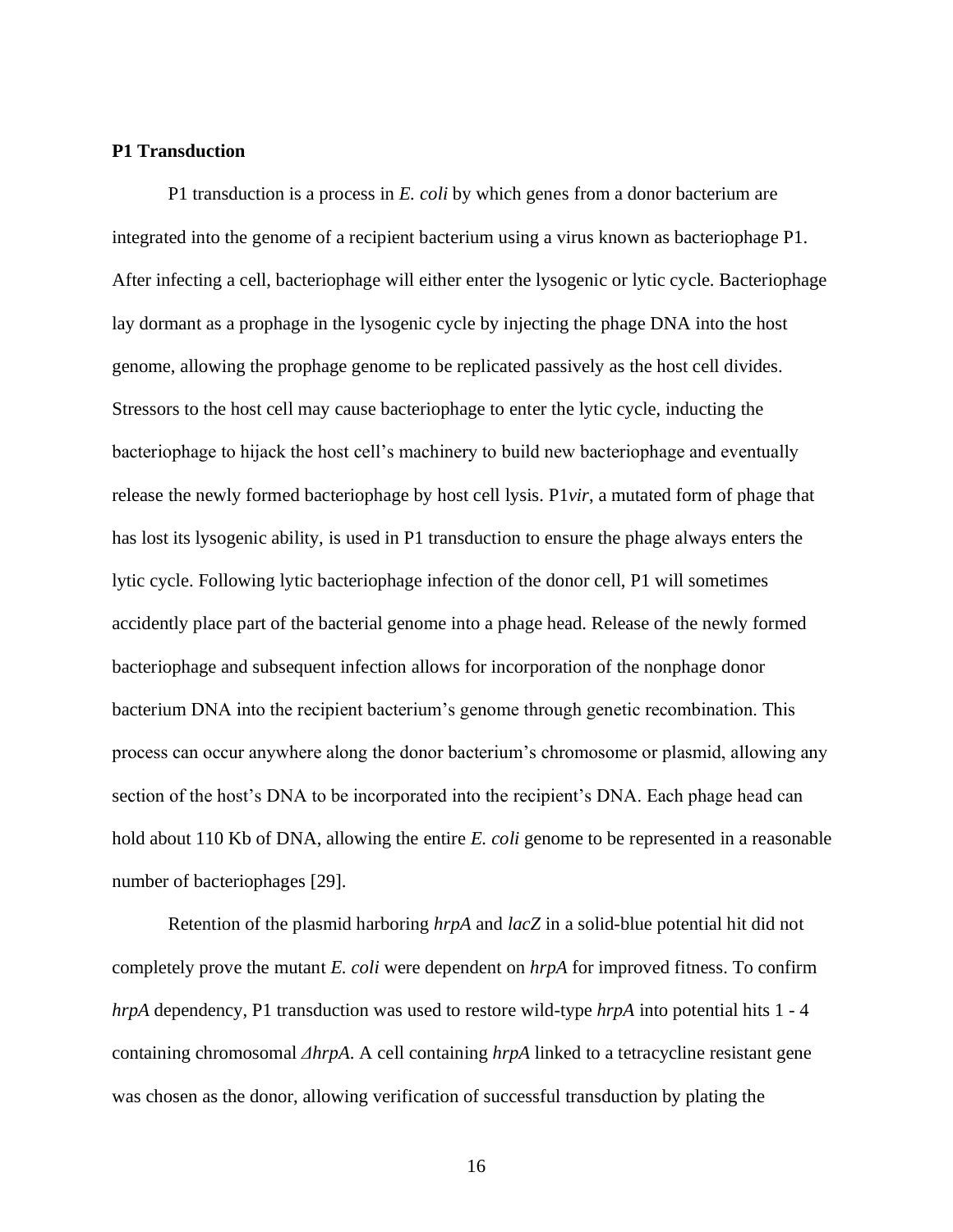transduced *E.coli* on a tetracycline Petri plate and observing healthy growth. If a potential hit were indeed reliant upon *hrpA*, the mutant *E. coli* would drop the *hrpA* plasmid and phenotypically changed from solid-blue to solid-white, or sectored-blue, upon transduction of chromosomal *hrpA* into the genome of the potential hit. If a potential hit were not actually reliant upon *hrpA*, the mutant *E. coli* retained the *hrpA* plasmid and remained solid-blue upon transduction of chromosomal *hrpA*. P1 transduction allows potential hits that are truly dependent upon *hrpA* to be objectively distinguished from false-positives. Subsequently, P1-mediated transduction mapping is conducted to identify the mutations responsible for *hrpA* dependency in the true potential hits, revealing biological pathways affected by HrpA.

Before starting P1 transduction, the recipient and donor were plated on selective and nonselective plates (Figure 6). When plated on a selective plate, the recipient did not exhibit any viable colonies. An absence of colonies confirmed the recipient did not possess the drug resistant marker. When plated on a selective plate, the donor (RW220) produced viable colonies. A single donor strain colony was selected and restreaked on a selective plate to ensure the donor possessed the drug resistance marker.

Upon transduction of chromosomal *hrpA-tet* into the recipient (Δ*hrpA*), blue and white colonies appeared on the selective plate in potential hits 1 - 4. The white and blue colonies exhibited a similar phenotypic appearance (Figure 7). As a result, mutation within a biological pathway affected by HrpA was not responsible for retention of the plasmid harboring *hrpA* in the synthetic lethal screen. Therefore, P1-mediated transduction mapping and Sanger sequencing were not necessary to identify the mutant genes causing dependence on HrpA for optimal growth.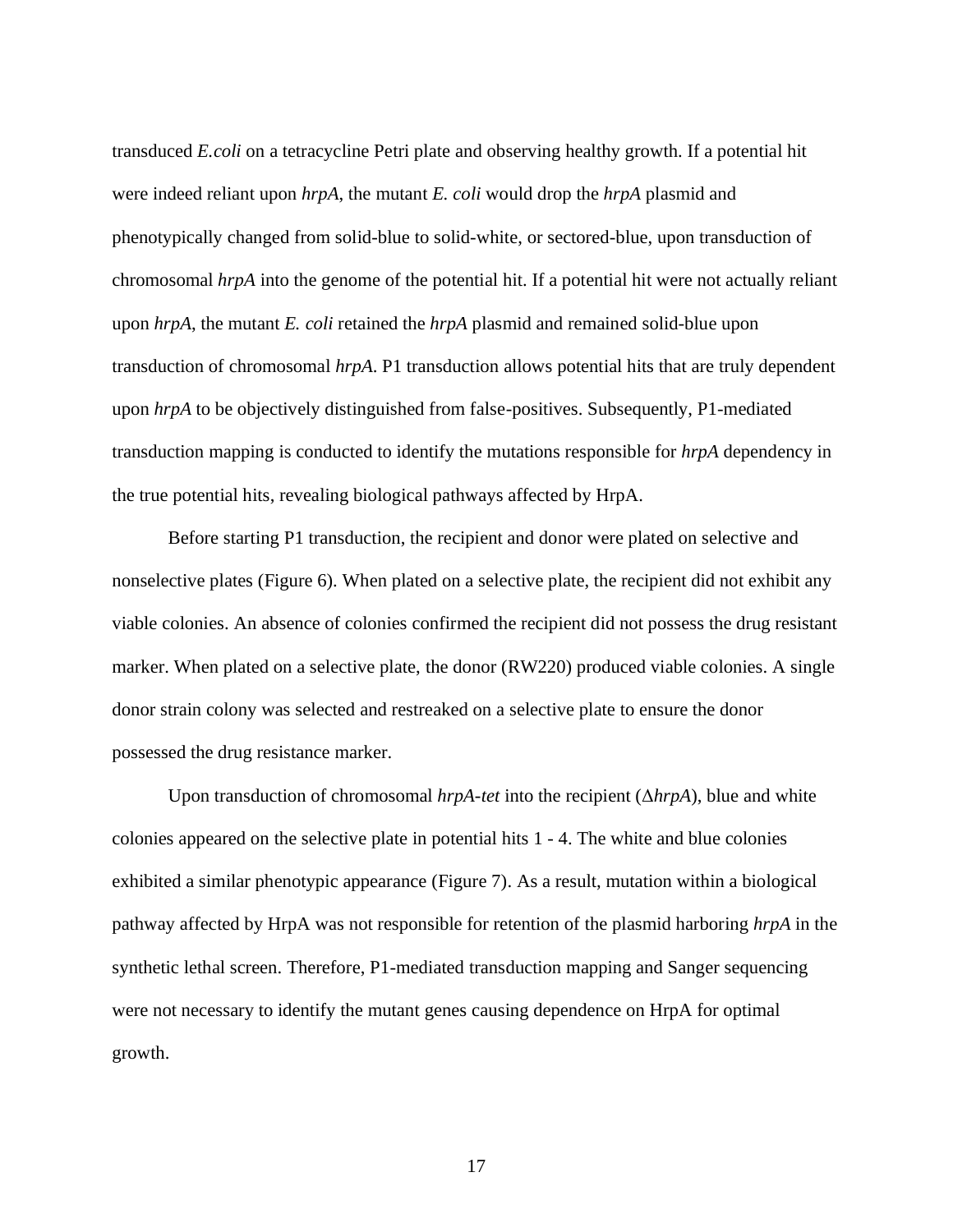Ideally all the colonies would drop the plasmid and appear solid-white or sectored-blue following successful P1 transduction, indicating restoration of chromosomal wild-type *hrpA* eliminated the cell's dependency on the *hrpA* plasmid. The phenotypic change from solid-blue to solid-white following P1 transduction would verify the *hrpA* dependency within the potential hits was due to mutation necessitating *hrpA*, rather than unforeseen factors.



Recipient (PH1):  $10 \frac{\mu g}{ml}$  tetracycline



Recipient (PH1): no tetracycline



Donor (RW220):10  $\frac{\mu g}{ml}$  tetracycline



Donor (RW220): no tetracycline

## <span id="page-26-0"></span>**Figure 6: Recipient and donor transduction plates**

LB agar Petri plates supplemented with IPTG and X-gal showing potential hits following 48 hours of incubation at 30C. Recipient PH1 (A) exhibited no viable colonies in the presence of tetracycline. Recipients PH2 – PH4 displayed similar results. Recipient PH1 (B) and Donor RW220 (D) exhibited normal growth in the absence of tetracycline. Recipients PH2 – PH4 displayed similar results. Donor RW220 (C) exhibited growth in the presence of tetracycline.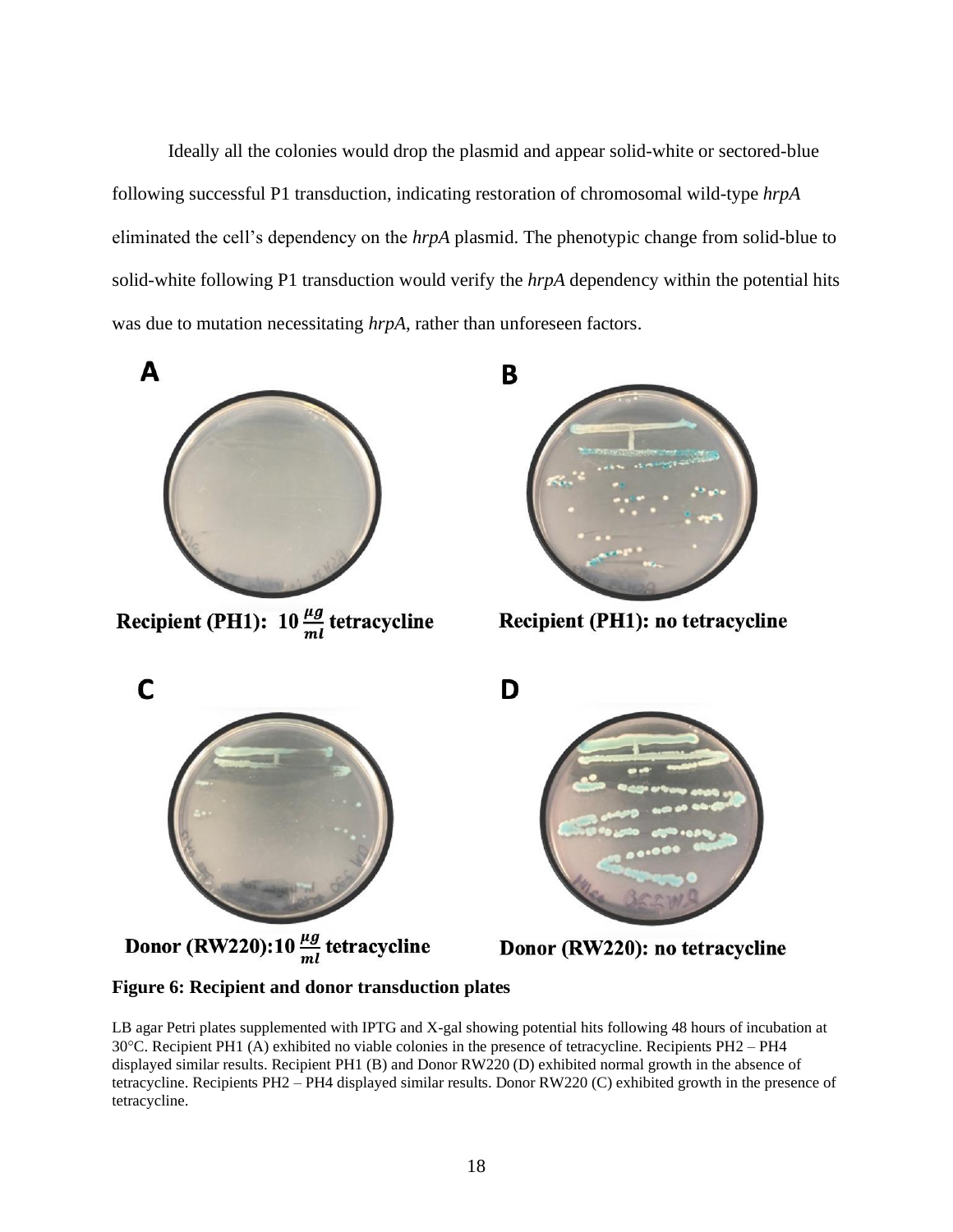

#### <span id="page-27-1"></span>**Figure 7: P1 transduced colonies of potential hit 1**

LB agar Petri plate supplemented with IPTG, X-gal, sodium citrate, and tetracycline showing transduced colonies following 48 hours of incubation at 30°C. The retention of dark blue colonies following restoration of chromosomal *hrpA* indicates the mutations were not reliant on *hrpA* for optimal growth.

#### <span id="page-27-0"></span>**Protein-Protein Interaction Network**

STRING (Search Tool for the Retrieval of Interacting Genes/Proteins) is an extensive database of well-established and predicted protein-protein interactions. Comprising over 24 million proteins from more than 5,000 organisms, STRING is one of the most powerful and comprehensive datasets to date [33]. STRING incorporates known functional and physical associations from biochemical, biophysical, and genetic experimental data within primary databases. Predicted interactions are also displayed from computational analysis using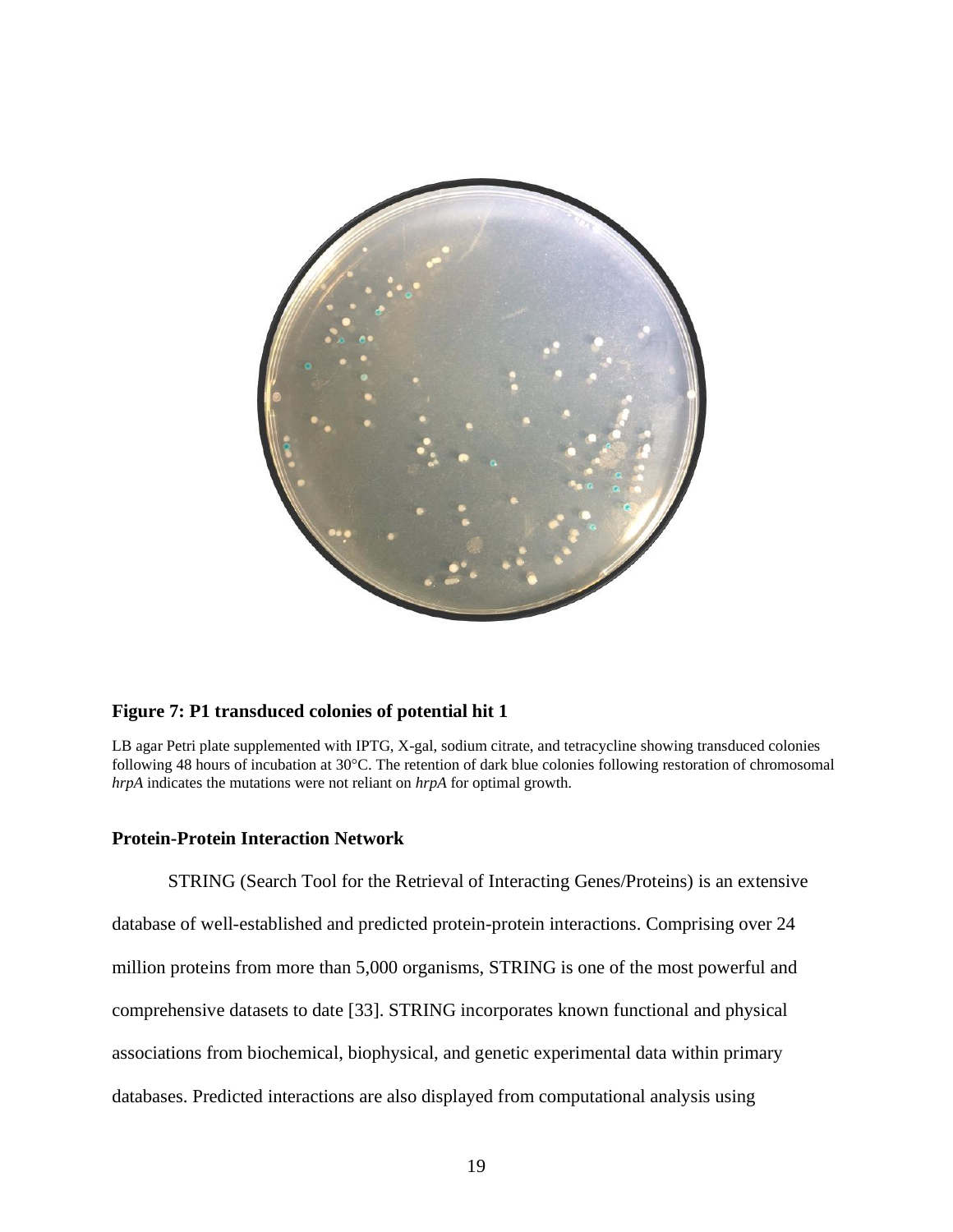algorithms derived from genomic context and homology across various organisms. The predicated protein-protein interactions are based on the idea that interacting protein orthologs in one organism often interact in another organism. The STRING algorithms take into account the evolutionary distance between two species and the presence of paralogs. Orthologous genes are genes in different species which descended vertically from a common ancestor, while paralogous genes form due to the duplication of one gene into two copies within the same genome. Unlike orthologs, paralogous genes are more likely to diverge and develop new functions due to lack of the original selective pressure on only one copy of the gene. Therefore, the presence of paralogs along the evolutionary tree will lower the predictive association of two proteins [31].

The extensive amount of information within STRING has successfully assisted researchers in an array of endeavors, including identifying biomarkers in various cancers and creating a method to accurately predict operons within *E. coli*. [34, 35]. Although using data obtained from the protein interaction network to prove a protein's molecular function is a difficult task, HrpA's previous experimental data provided a strong foundation for evaluating HrpA's alleged protein interactions within STRING. To date, an in-depth protein interaction network analysis had not been conducted for HrpA. STRING was analyzed in order to identify HrpA's possible enzymatic partners, serving as a steppingstone for further investigation of this protein. STRING yielded twenty-five putative protein interactions with HrpA.

#### <span id="page-28-0"></span>**Textmining**

Searching for the mention of an uncharacterized protein, such as HrpA, in peer-reviewed publications is often a tedious and time-consuming task. STRING simplified the process by displaying statistically relevant co-incidence of gene names within PubMed abstracts and a wide array of other scientific texts. The database highlighted a study in which an evolved *E. coli*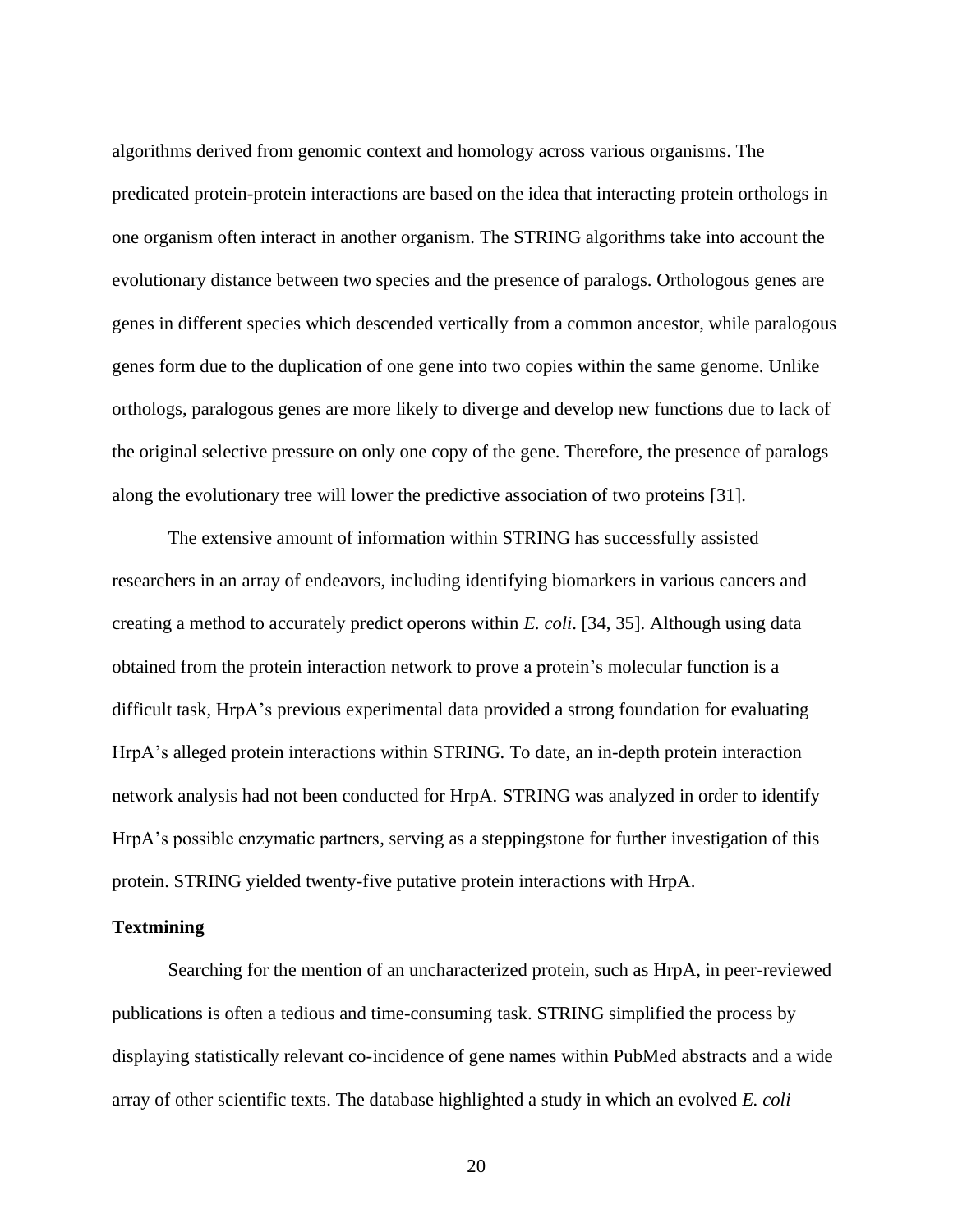lineage possessed several mutations resulting in improved fitness when in the presence of isobutanol-induced stress. The temporal order of the mutations revealed *hrpA* was mutated within the first 50 generations. During this period, the growth rate of the evolved *E.coli* more than doubled. Around the 125th generation a mutation in ribosomal protein S2, encoded by *rpsB*, occurred [36]. Given the relationship between *hrpA* and ribosomal stalling in suppressor mutant *efp* cells, the occurrence of mutated *hrpA* and *rpsB* in an evolved isobutanol-tolerant *E. coli* lineage may serve as a starting point for investigating HrpA's specific interaction with ribosomes.

#### <span id="page-29-0"></span>**Gene Fusion**

A gene fusion is the process by which a hybrid gene is formed from the juxtaposition of two previously independent genes. Gene fusion may occur through structural rearrangements such as translocation, deletion, and inversion or from transcription readthrough of adjacent genes. The resulting multi-domain bacterial proteins may be advantageous through the increased efficiency of coupled biochemical reactions or signal transduction events and the co-regulation of fused domains. A gene fusion becomes fixed during evolution when the fused genes cooperate functionally. Analyzing gene fusions comprising a conserved protein of interest across various species helps identify putative protein-protein interactions [37].

The STRING gene fusion view presented instances of hybrid genes, comprising HrpA (or an HrpA ortholog) and an independent gene, across organisms. STRING revealed HrpA and EndA undergo a gene fusion in *Bombus impatiens* within phylum Arthropoda.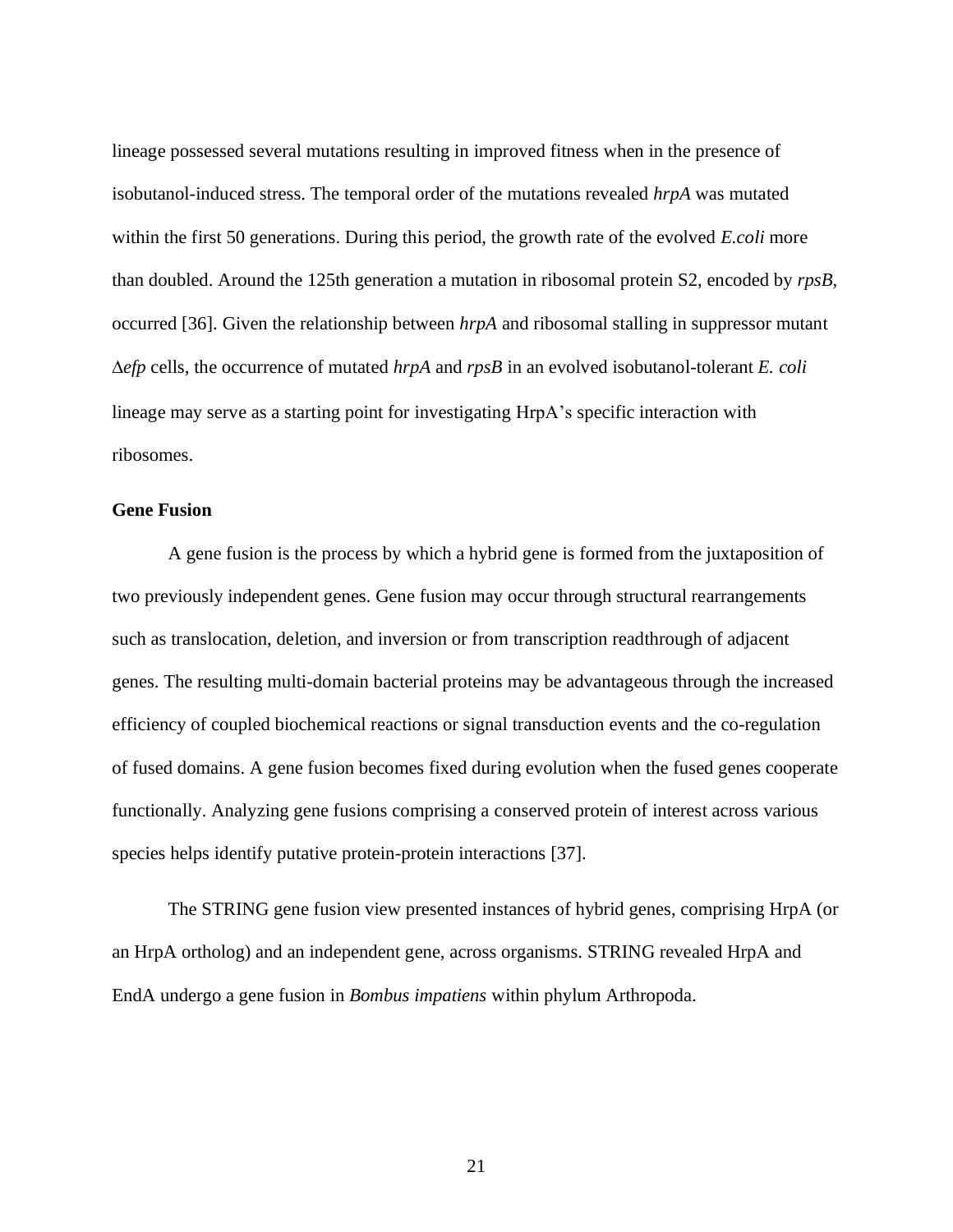#### <span id="page-30-0"></span>**Genetic Neighborhood**

Interacting genes are often located in close proximity to each other within the genome for efficient co-regulation and physical interaction. Therefore, analyzing a gene's genetic neighborhood may be used to identify possible interacting or functionally related proteins. A high level of genetic neighborhood conservation across many species may indicate an evolutionary advantage obtained by a particular genomic organization [38]. The STRING genetic neighborhood view displayed gene pairs with a conserved topological neighborhood across organisms.

Upstream of *hrpA* is *azoR*, which encodes a quinone reductase used to reduce thiolspecific stress inflicted by electrophilic quinones. Specifically, AzoR helps process azo dyes that spread into the environment. Azo dyes are commonly found in textiles, cosmetics, and pharmaceuticals. The breakdown products of azo compounds are often toxic or mutagenic [39]. Directly downstream of *hrpA* is *ydcF*, which encodes for a plasma membrane protein containing domain of unknown function 218. Information on YdcF is limited. YdcF is thought to interact with ribosomal protein L2 and may be involved in the anaerobic respiratory pathway [40]. Downstream of *ydcf* is *aldA*, which encodes a lactaldehyde dehydrogenase. This oxidoreductase is involved in several metabolic pathways [41].

#### <span id="page-30-1"></span>**HrpB**

HrpB is a DEAH-box helicase comprised of multiple motifs sharing strong homology to HrpA. Instead of HrpA's large domain of unknown function 3418, HrpB contains a much smaller ATP-dependent helicase C-terminal domain. A comparison of HrpA's and HrpB's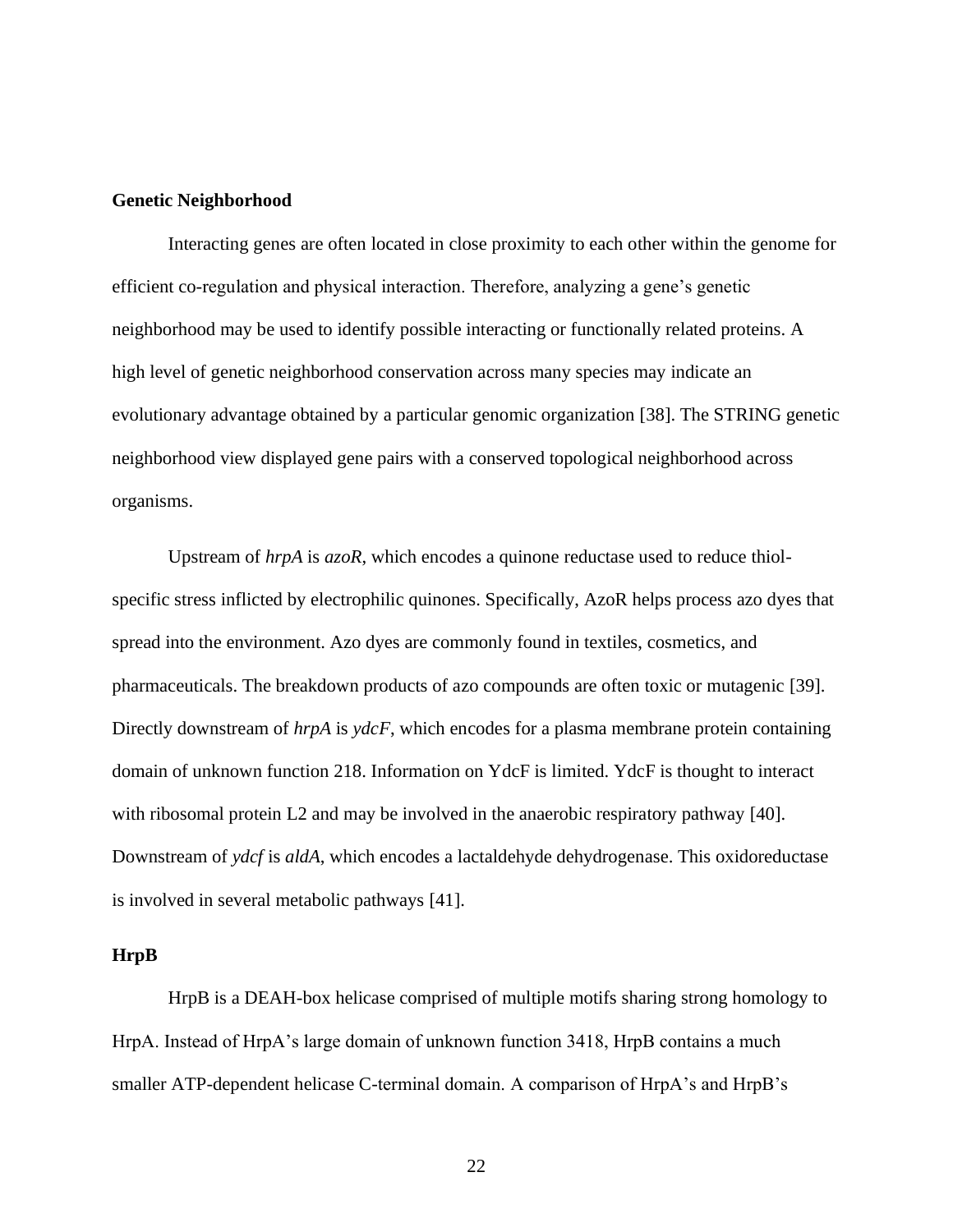STRING networks reveals drastically different protein-protein interactions across all active interaction sources (Figure 8). Based on HrpA and HrpB's domain structure analysis, the Cterminal domain of each protein is responsible for the two different protein interaction networks.



#### <span id="page-31-1"></span>**Figure 8: Domains of HrpA and HrpB**

<span id="page-31-0"></span>Domain structure analysis of *hrpA and hrpB* in *E.coli.* The domain structures were identified using the Pfam protein families database. Domain symbols: DExHc Box, DEAH-like helicase superfamily; HELICc, Helicase superfamily C-terminal domain; HA2, Helicase-associated domain; DUF3418, Domain of unknown function 3418; HrpB\_c, ATP-dependent helicase C-terminal domain.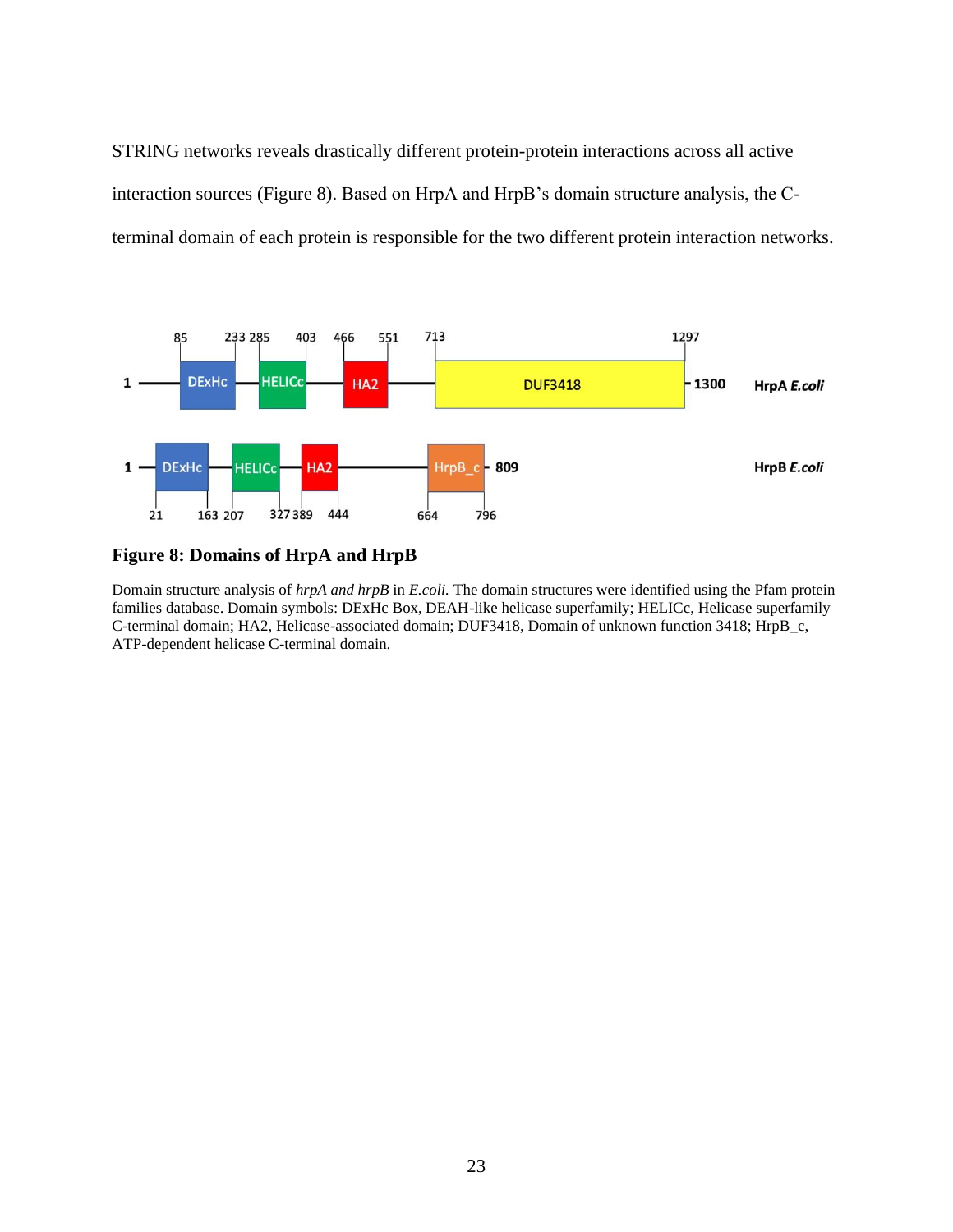#### **DISCUSSION**

#### <span id="page-32-0"></span>**Synthetic Lethal Screen**

In order to identify mutations causing *hrpA* dependency in *E. coli*, a synthetic lethal screen was conducted. The screen was anticipated to reveal novel genes and biological pathways affected by the HrpA helicase. Synthetic lethal screens of similar size have successfully identified mutations causing dependence on the gene of interest [28]. Therefore, the failure of the synthetic lethal screen in this study was likely due to user-error or perhaps *hrpA*'s inability to visually confer a synthetically lethal phenotype. The solid-blue appearance of the potential hits varied in intensity from a heavier dark blue to a lighter aqua blue. The varying phenotypes suggest some of the potential hits may have exhibited only slight levels of *hrpA*-dependency. Nevertheless, the complications involved in the synthetic lethal screen should not rule out another attempt of this powerful genetic tool.

#### <span id="page-32-1"></span>**Diagnostic Polymerase Chain Reaction**

Unfortunately, diagnostic PCR revealed a widespread contamination within the mutant library. The false-positives were eliminated from further investigation but may have acted as a source of distraction during the process of scanning for potential hits. Due to the contamination's similar appearance to *E. coli*, the species of the contamination was not identified and was difficult to distinguish by visual means. The contamination was found in all 1 mL aliquots of the mutant library, indicating the contamination was wide-spread and infection likely occurred during ENU treatment.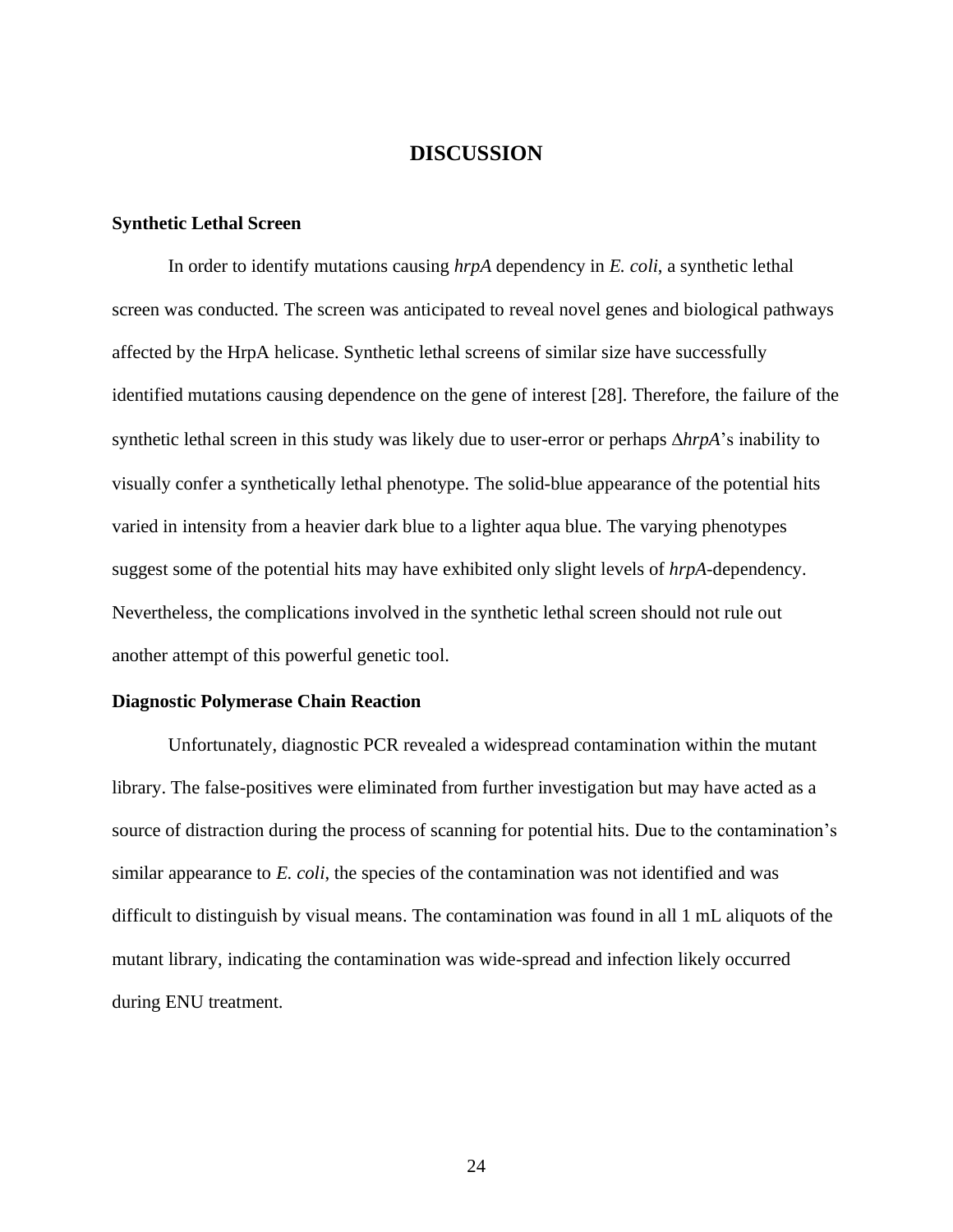#### <span id="page-33-0"></span>**P1 Transduction**

P1 transduction is a powerful tool to confirm *hrpA* dependence within the context of a synthetic lethal screen, especially in restreaked bilateral potential hits displaying both solid-blue and solid-white colonies. Since individual cells in a bilateral colony retaining the *hrpA* plasmid cannot be feasible separated from cells without the *hrpA* plasmid, conventional methods of comparing solid-blue and solid-white colony fitness with bacterial growth curves could not be used in this study. Therefore, visual observation was used to ensure the solid-blue colonies displayed improved fitness compared to solid-white colonies in the bilateral potential hits. In order to eliminate potential inaccuracies while comparing growth of sold-white and solid-blue colonies within a single potential hit by visual means alone, P1 transduction distinguished true potential hits from false-positives by observing phenotypic change upon transduction of wildtype *hrpA* into each potential hit.

The transduced colonies remained solid-blue and solid-white, indicating retention of the *hrpA* plasmid in the solid-blue colonies following integration of chromosomal *hrpA* into potential hits 1 - 4. Therefore, mutation of an HrpA related biological pathway was not responsible for retention of the *hrpA* plasmid. Perhaps random mutation caused overexpression of *lacZ*, resulting in increased conversion of X-gal to a blue precipitate. Additionally, visual observation may have falsely concluded the solid-blue colonies displayed improved fitness relative to the solid-white colonies within a bilateral potential hit. Nevertheless, the framework of this study remains a powerful tool by providing a three-step process of confirming *hrpA* dependency in the potential hits and eliminating all possible subjective experimental bias through screening a synthetic lethal library, diagnostic PCR, and P1 transduction.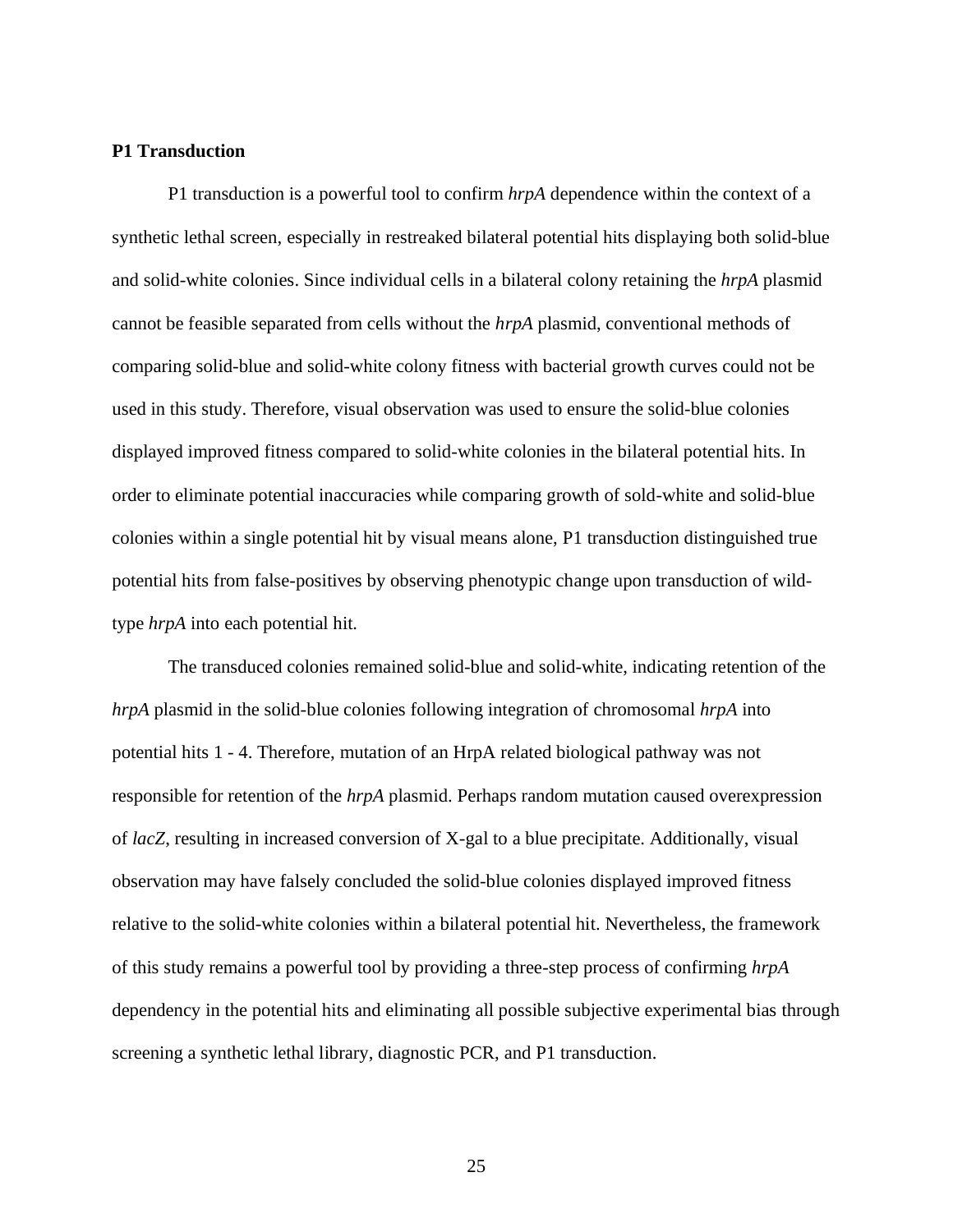#### <span id="page-34-0"></span>**Protein-Protein Interaction Network**

Proteins rarely function alone and are often regulated by other cellular components. Protein-protein interactions govern almost every process within a cell and their characterization is critical to fully outlining pathways of cellular physiology. HrpA's obscured physiological role made investigating HrpA under wet experimental procedures difficult.

#### <span id="page-34-1"></span>**Textmining**

Using STRING's textmining feature, a study was found in which E. coli were subjected to isobutanol-induced stress. Isobutanol, along with other alcohols, intercalate the cell's lipid bilayer disrupting the cell's electrochemical gradients and physiological processes. Microbial tolerance to toxic solvents is complex and involves various cellular pathways [42]. Therefore, the mutations involved in conferring isobutanol tolerance in the evolved *E. coli* lineages often involve epistatic interactions among distal genes. Epistasis occurs when the effect of a certain mutation is dependent on the genomic context. In other words, a mutation may only be effective in the presence or absence of other mutations [43]. Genomic resequencing of evolved isobutanol tolerant colonies revealed multiple mutations, which were identified temporally. Within the first 50 generations of the *E. coli* lineage, a mutation within *hrpA* was identified and resulted in improved fitness [36]. Similar to  $hrpA$ 's deletions found in  $\Delta efp$  fast-growing suppressor mutants, the study suggests disrupting HrpA's function may play a role in isobutanol tolerance or other multifaceted stress tolerance responses. Interestingly, a mutation in *rpsB* was identified around the 125th generation in the same *E. coli* lineage. RpsB, also known as ribosomal protein S2, allows ribosomal protein S1 to bind to the 30S subunit [44]. S1 is essential for translation initiation and may be involved in other mRNA transactions [45]. HrpA's C-terminal domain includes an RNA binding motif weakly resembling ribosomal protein S1. Further evidence must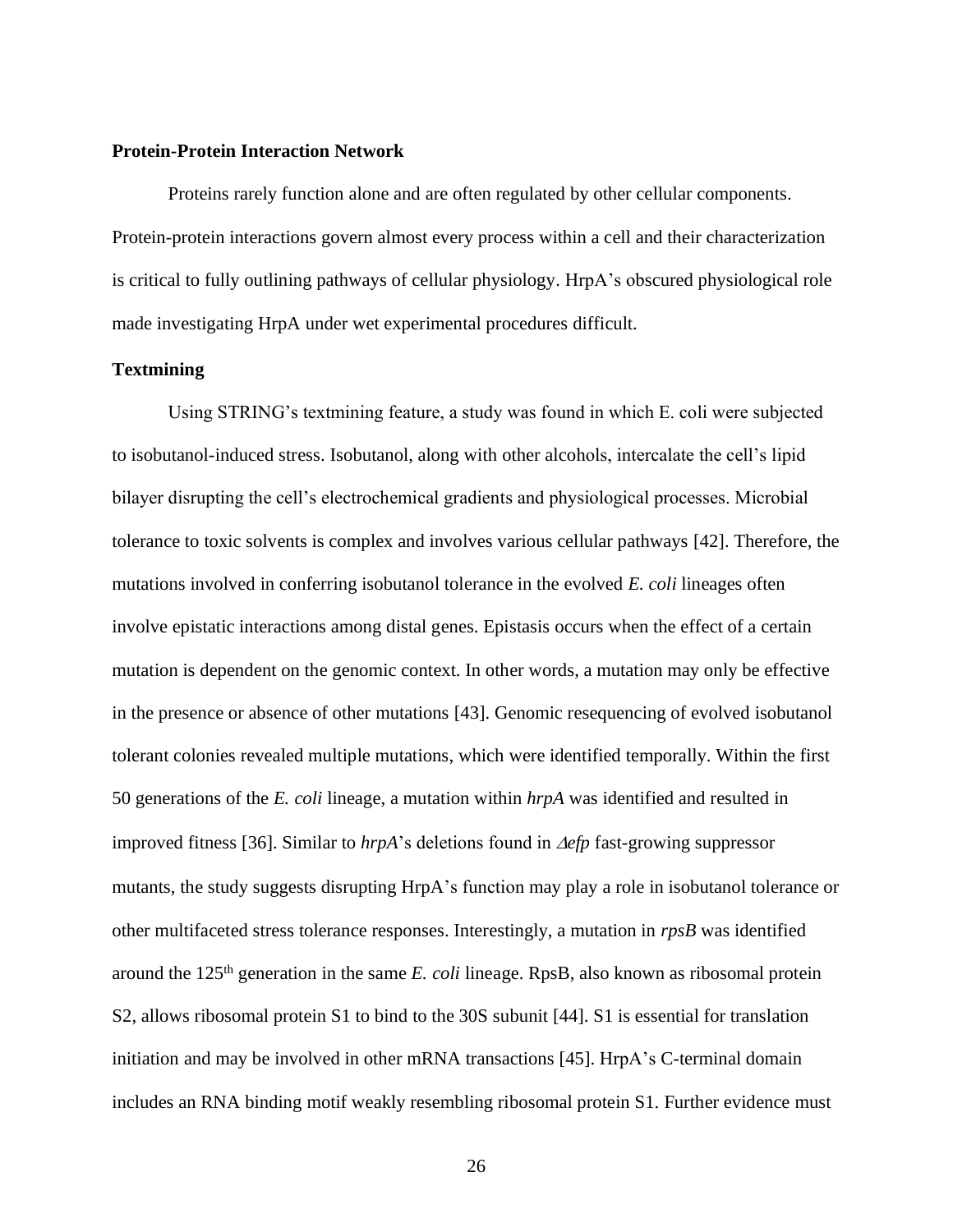be conducted to evaluate if *hrpA* and *rspB* comprise an epistatic protein-protein interaction, but their presence in the same evolved *E. coli* lineage ought to be noted given HrpA's association with ribosomal stalling. To date, there is little evidence on isobutanol's impact on translation. However similar aliphatic alcohols, such as ethanol, are known to decrease translational processivity and exhibit ribosomal stalling [46].

#### <span id="page-35-0"></span>**Gene Fusion**

Gene fusion is a powerful tool because the formation of hybrid genes fixed during evolution indicates a functional advantage obtained by the gene fusion event of two independent genes. Therefore, a functional link can be predicted to exist between two highly preserved fusion-linked genes [37]. HrpA's fusion with EndA only occurs in *Bombus impatiens* of phylum Arthropoda. This single gene fusion event does not demonstrate evolutionary fixation, thus a selective advantage to HrpA and EndA's fusion cannot be outright inferred. EndA is an endonuclease that cleaves duplex DNA to form 7 base pair oligonucleotides. EndA's cellular role is unknown and △*endA* does not produce a phenotypic effect [47]. EndA's biological activity does not align with any pathways of HrpA's proposed cellular function. As a result, the gene fusion analysis failed to add a significant contribution to the aims of this thesis.

#### <span id="page-35-1"></span>**Genetic Neighborhood**

Careful analysis of the evolutionary tree showcasing *hrpA*'s genetic neighborhood with *azoR*, *ydcF*, and *aldA* reveals there is a lack of evidence to infer that the location of *hrpA's* gene neighbors resulted from a significant evolutionary advantage of localizing interacting proteins. *HrpA*, *ydcF*, and *aldaA* are only proximal to each other in a handful of families under the Proteobacteria phylum. Likewise, *hrpA* and *azoR* exsist proximal in the genomes of only two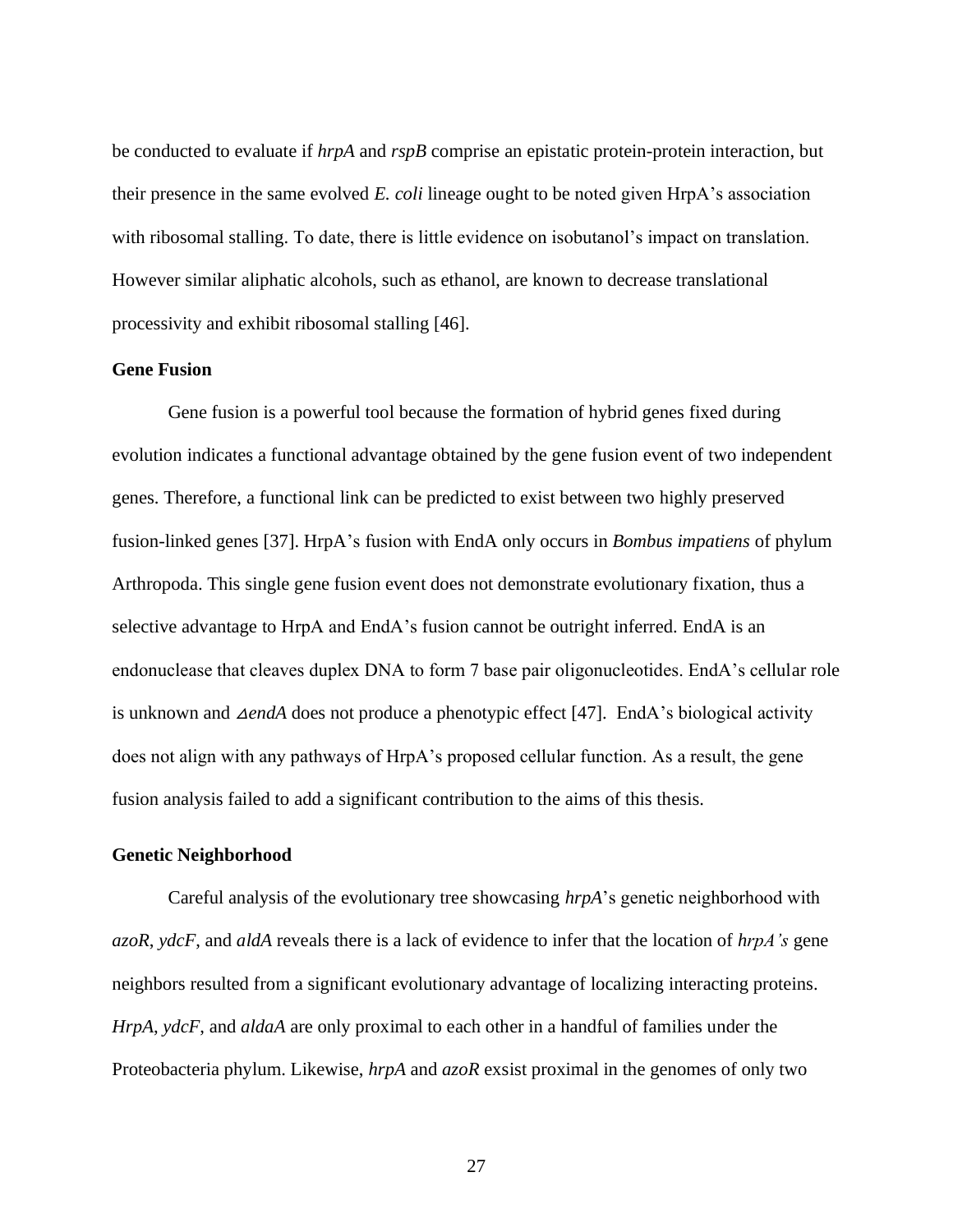families: Enterobacteriaceae and Vibrionaceae. Due to the lack of genetic conservation, the genetic neighborhood analysis failed to add a significant contribution to the aims of this thesis.

#### <span id="page-36-0"></span>**HrpB**

HrpB and HrpA's vastly different STRING networks adds to the evidence that HrpA's DUF3418 is responsible for HrpA's biological role. HrpA's C-terminal domain contains an RNA binding motif similar to ribosomal protein S1. Also when fused with a fluorescent protein, HrpA's C-terminal co-migrates in polysomes nearly identical to wild-type HrpA. The findings indicate DUF3418 likely serves as a guide as it recruits HrpA's RNA helicase activity to a specific elongational event in the cell.

#### <span id="page-36-1"></span>**Future Directions**

The discussed protein-protein interactions are based solely on STRING's algorithms and published experimental evidence. Previous studies demonstrate HrpA's obscured physiological role makes it difficult to investigate through wet experimental procedures. However, the predicted protein interactions analyzed in this thesis provide a source of further investigation into HrpA's function and related pathways. Additionally, the synthetic lethal screen remains a powerful tool for identifying *E. coli* mutants reliant on HrpA for optimal growth. The widespread presence of false-positive contaminants may have drawn attention away from finding true potential hits. The creation of a brand-new, larger, and contamination-free mutant library is optimal for uncovering HrpA's enzymatic partners. Before conducting the synthetic lethal screen, the possible presence of contamination should be examined by plating small samples from several freezer stocked 1 ml aliquots of the mutant library. If non-*E.coli* highly abundant solid-blue colonies are present, then the sources of the mutant library need to be tested for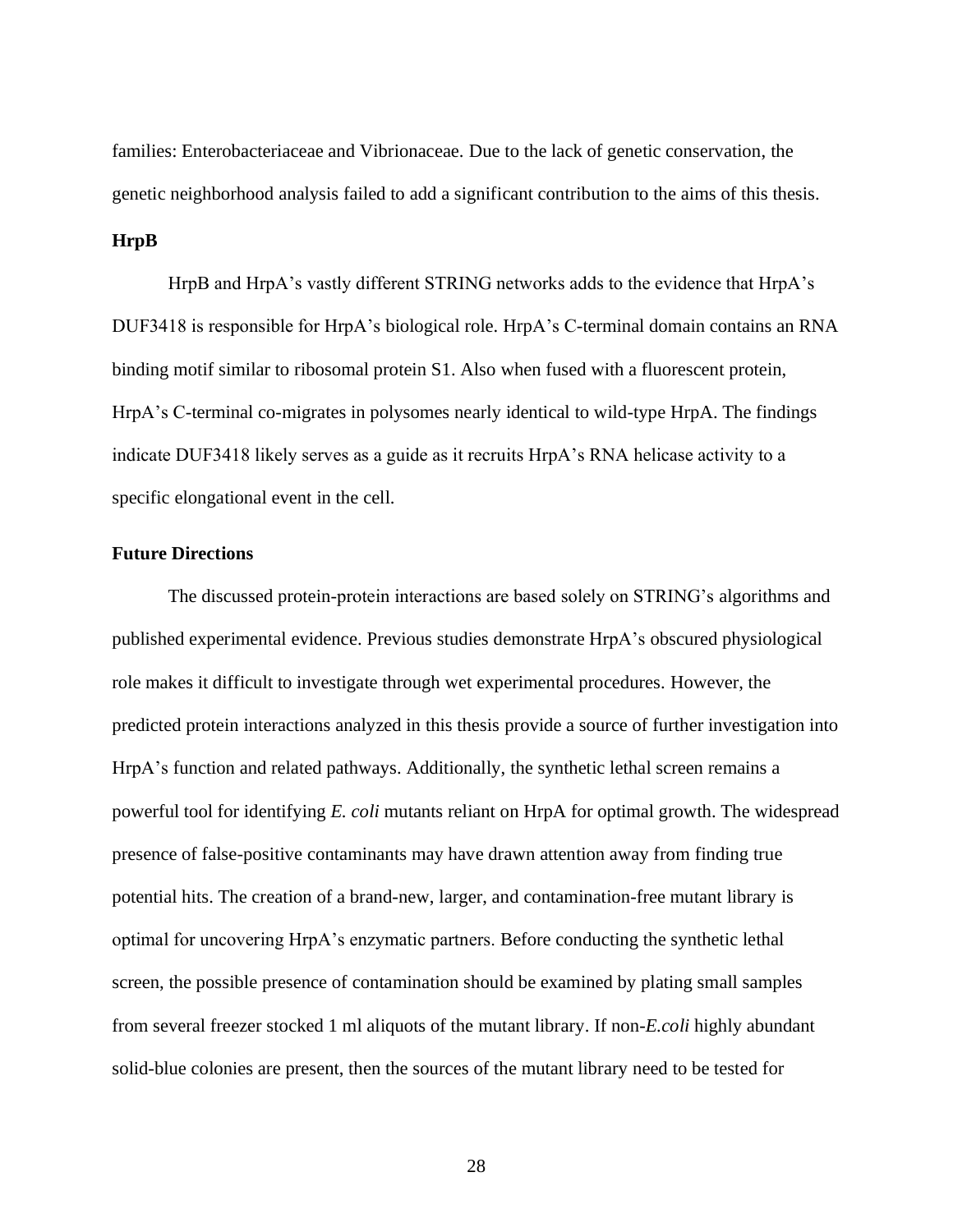contamination and the methodology behind building the mutant library ought to be examined for possible routes of contamination.

Polysome profiling and examining growth on a Petri plate indicated  $\Delta e f p \Delta h r p A$  colonies were healthier than  $\Delta e f p$  colonies [23]. In order to gain further insight on how deletion of  $h r p A$ can affect the global physiology of *E. coli*, total RNA sequencing could be conducted to identify how the transcriptome differs between *wild-type*,  $\triangle hrpA$ ,  $\triangle efp$ , and  $\triangle efp \triangle hrpA$  colonies. Ribosome profiling, also known as ribosome foot printing, will indicate how the ribosomes are arranged throughout the transcriptome in each of the genotypes. Additionally, wild-type HrpA and a mutant version of HrpA composed of HrpA's C-terminal domain linked to a fluorescent protein were both found to co-migrate with polysomes [23]. The protein interaction network uncovered a study in which *hrpA* and *rpsB* were both found mutated in an evolved isobutanoltolerant *E.coli* lineage [36]. Inactivating *rpsB* and observing how *rpsB*'s loss of functionality affects the comigration of HrpA and DUF3418 with polysomes would provide more guidance in evaluating the alleged interaction between *hrpA* and *rpsB*. Also, the author did not indicate the specific base pair location of the mutations in the evolved isobutanol-tolerant lineage. Contacting the author will shed light into whether the mutation occurred in HrpA's N-terminal helicase core domains or DUF3418. Comparing the location and type of mutation in fast-growing suppressor mutant  $\Delta e f p$  cells and the mutant isobutanol-tolerant cells may help decipher which portions of *hrpA* are vital to functionality.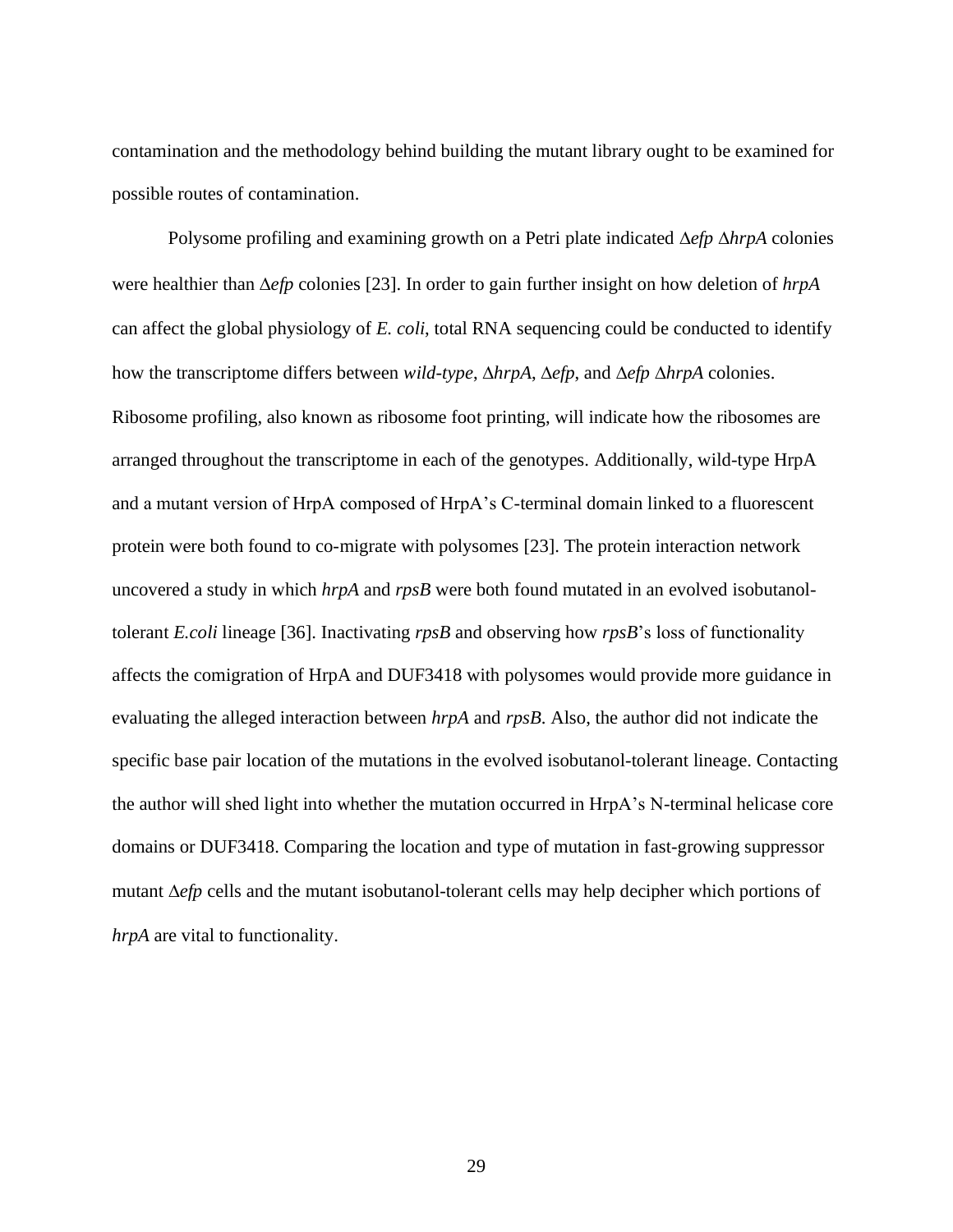<span id="page-38-0"></span>**APPENDIX A: DIAGNOSTIC PCR PRIMERS AND PARAMETERS**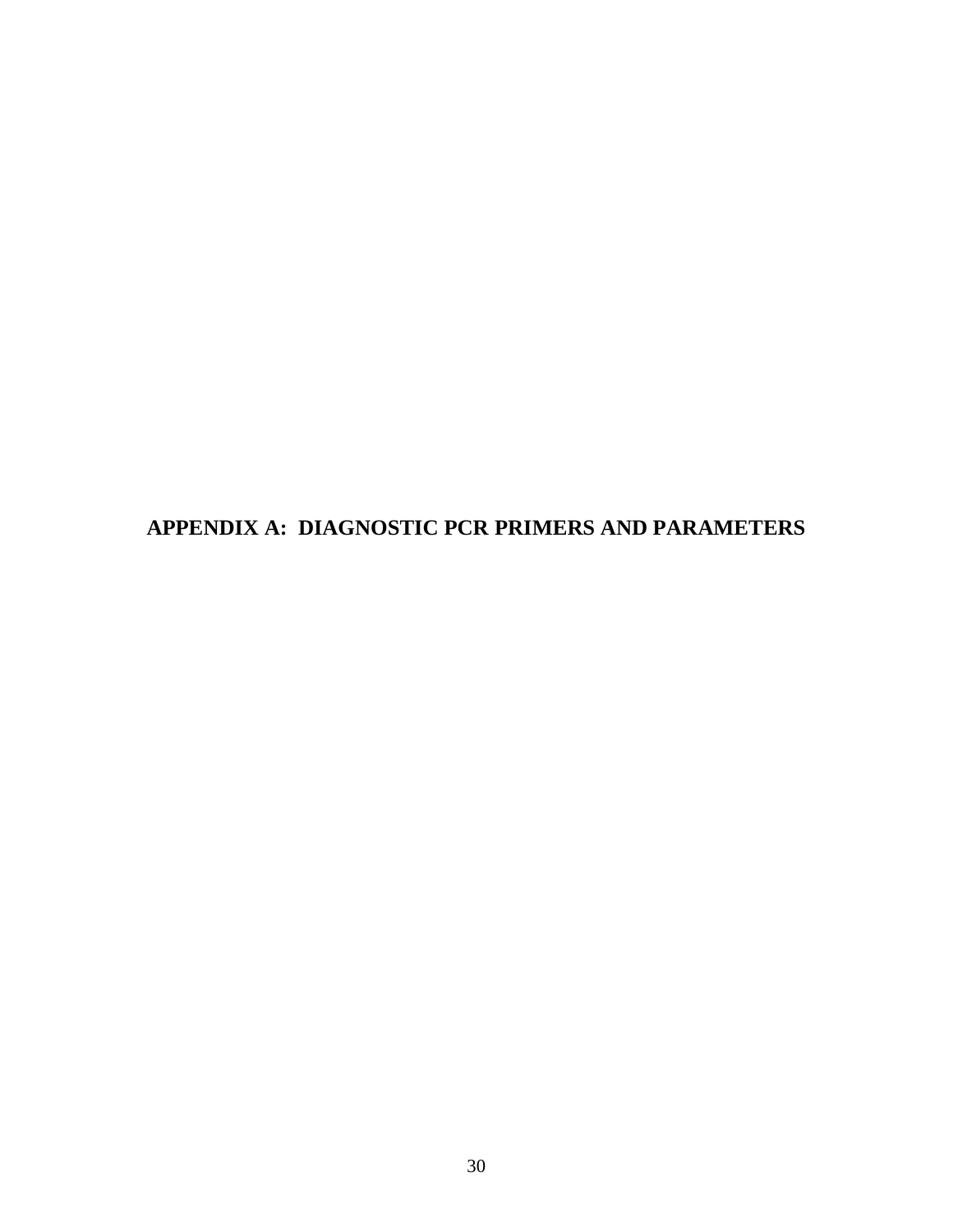<span id="page-39-0"></span>**Table 1: HrpA Primers**

| Gene | <b>Location</b> | $T_m$ | <b>Primers</b>     |                    | <b>Product</b> |                  |
|------|-----------------|-------|--------------------|--------------------|----------------|------------------|
|      |                 |       | Forward            | <b>Reverse</b>     | Length (bp)    |                  |
|      |                 |       | $5'$ – CAG CTC ATG | 5'- CAG ACG GCG    |                |                  |
| hrpA | pRC-hrpA-T5     | 60 °C | <b>TTA TAT CCC</b> | AGA AAA ACG        | 466            |                  |
|      |                 |       | $GCC G - 3'$       | $CAG-3'$           |                |                  |
|      |                 |       |                    |                    |                |                  |
|      |                 |       | $5'$ – CCC TGC CAG | $5'$ – GCG GAG CAC | <b>WT</b>      | $\Delta h r p A$ |
|      |                 |       | <b>TCT GAA AGG</b> |                    |                |                  |
| hrpA | Chromosome      | 60 °C | GAT GCT GG $-3$ '  | $AG-3'$            | 4365           | 760              |
|      |                 |       |                    |                    |                |                  |

# <span id="page-39-1"></span>**Table 2: Polymerase Chain Reaction Parameters**

| <b>Step</b>            | PCR Temp.<br>$({}^{\sf o}{\bf C})$ | <b>Time</b><br>(min) | <b>Cycles</b> |
|------------------------|------------------------------------|----------------------|---------------|
| Initial denaturation   | 95                                 |                      | lх            |
| Denaturation           | 95                                 | 0.5                  |               |
| Annealing              | 60                                 | 0.75                 | 30x           |
| Extension              | 72                                 |                      |               |
| <b>Final Extension</b> | 72                                 |                      | lх            |
| Storage                |                                    | $\infty$             |               |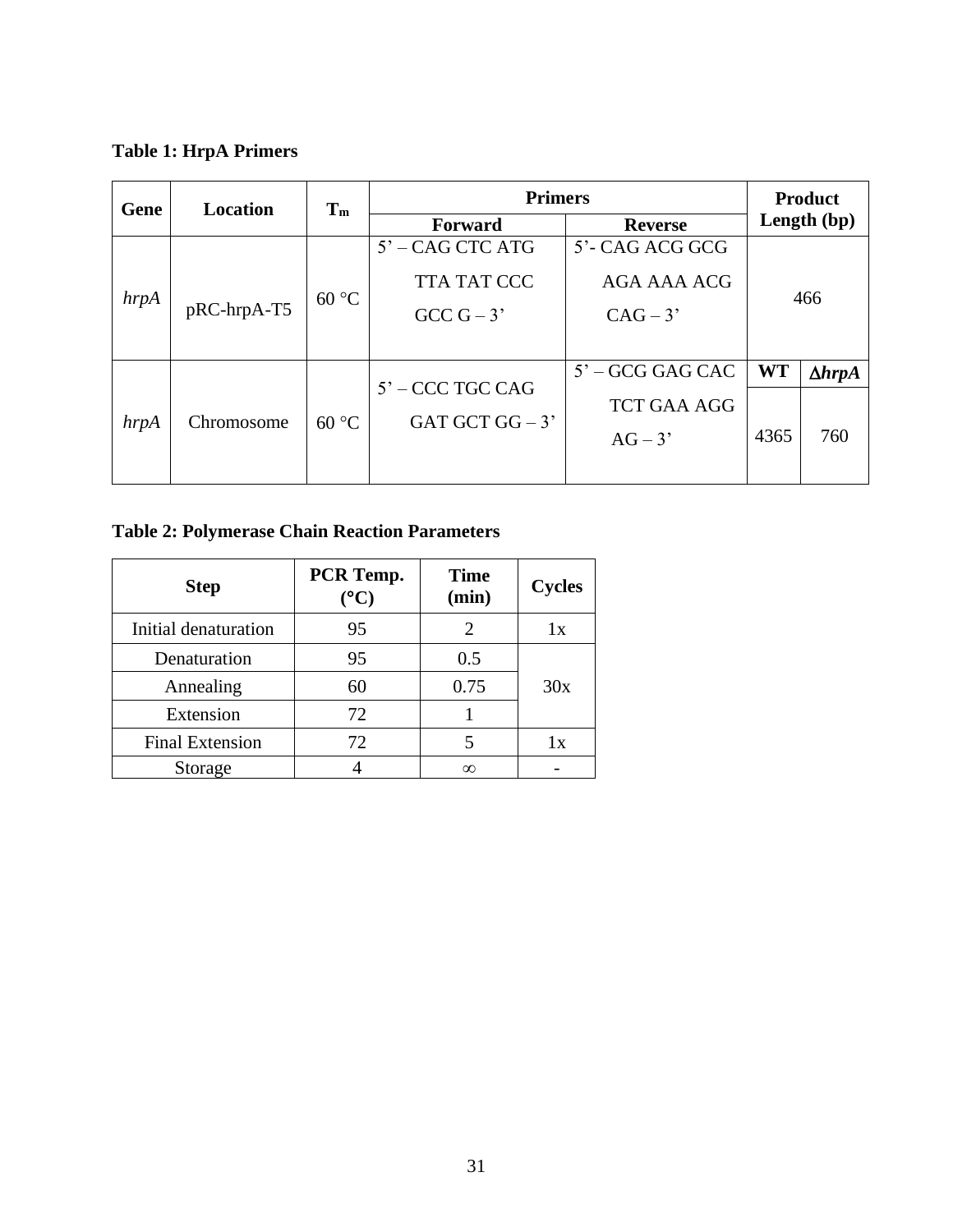# <span id="page-40-0"></span>**APPENDIX B: REAGENTS FOR P1 TRANSDUCTION**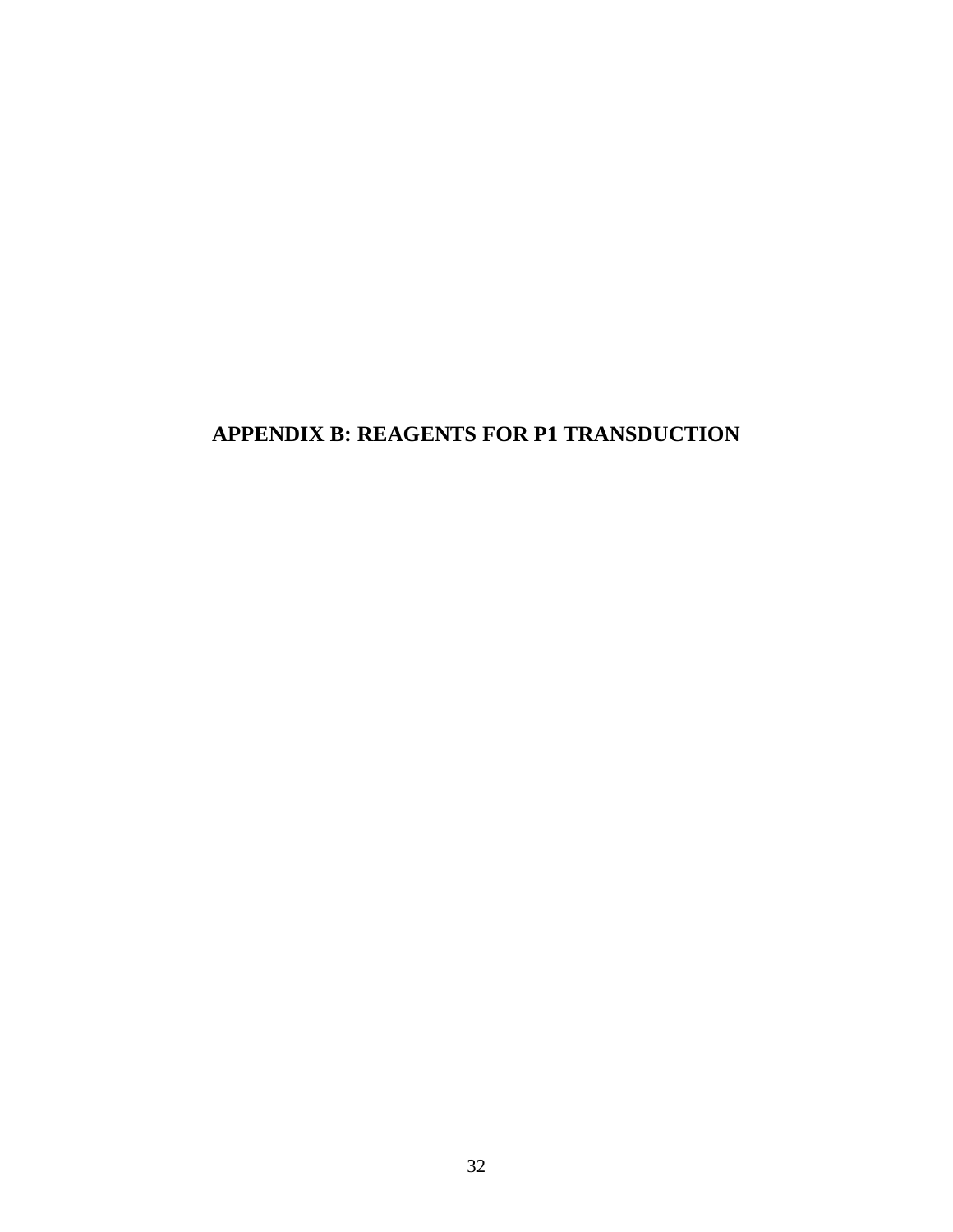LB Plates (Formula per Liter)

- $\bullet$  5.0 g NaCl
- 5.0 g Yeast
- 10.0 g Tryptone
- 2 pellets KOH
- $\bullet$  12.0 g Agar
- 0.5 mM IPTG
- 80  $\frac{\mu g}{mL}$  X-gal
- $\bullet$  0.2% glucose
- Dissolve in deionized water and autoclave at 121°C for 35 minutes
- **Selective plate:**  $10 \frac{\mu g}{mL}$  tetracycline
	- o (spread on surface of plate and let diffuse for several hours)
- **Selective plate with 1 mM Sodium Citrate:** Create mixture of 1 mM sodium citrate stock,  $10 \frac{\mu g}{m}$  tetracycline, and add diH<sub>2</sub>O up to a final volume of 100  $\mu$ L
	- o (spread on surface of plate and let diffuse for several hours)

# P1-LB

- LB broth
- $\bullet$  12.5 mM MgCl<sub>2</sub>
- $\bullet$  5 mM CaCl<sub>2</sub>
- $\bullet$  0.1% glucose

## LB-Citrate

- LB Broth
- 100 mM Na-citrate
- Final pH  $5.5 +/- 0.2$

## 1M Sodium Citrate

- 1 M Citric Acid
- Adjust to Final pH  $5.5 +/- 0.2$  with NaOH

## Chloroform

• Stabilized with 1% ethanol or 0.1% isoamyl alcohol

## Bacteriophage P1*vir* stock

• Preexisting phage stock with a confirmed transduction activity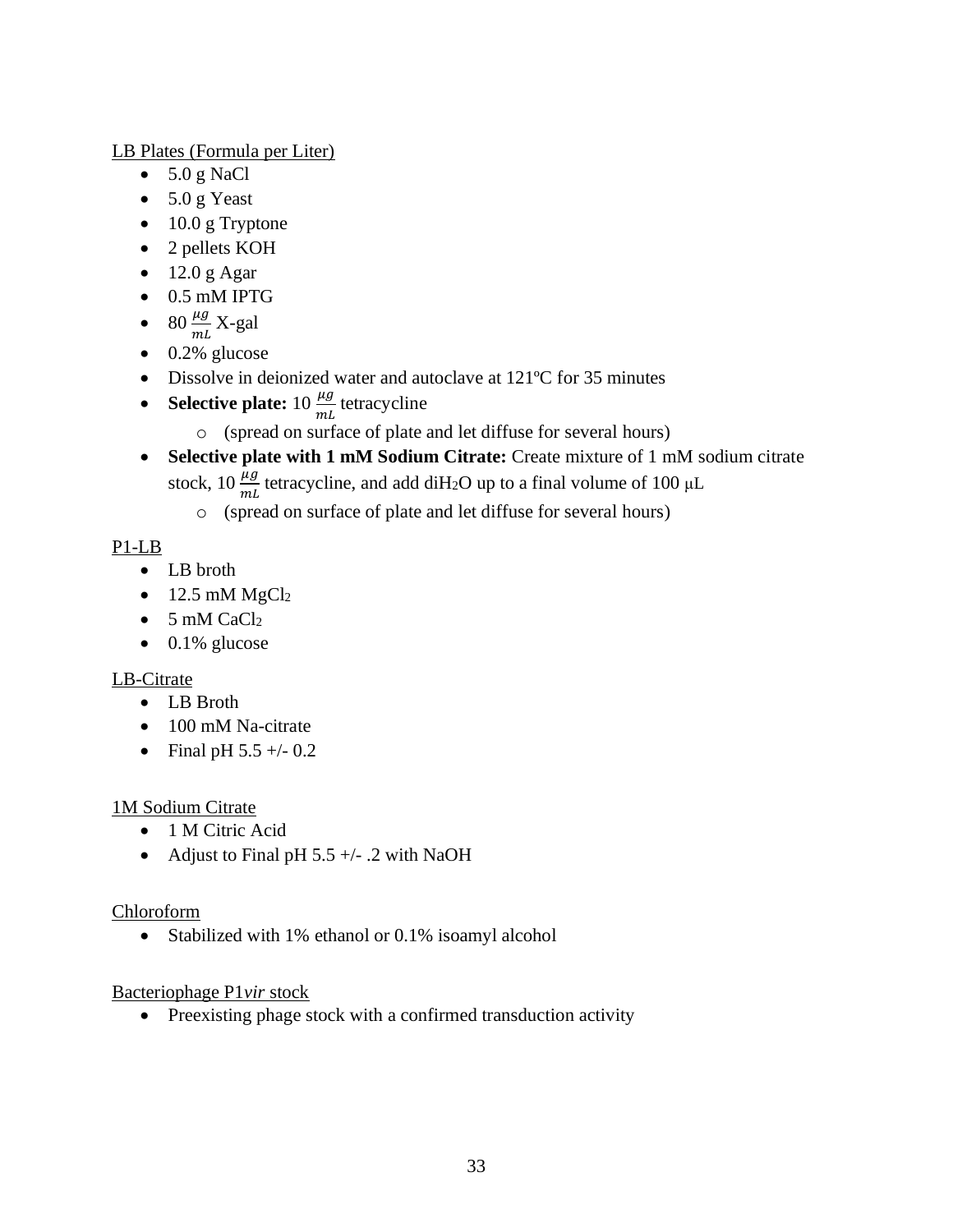#### **REFERENCES**

- <span id="page-42-0"></span>1. Rodnina, M.V., *Translation in Prokaryotes.* Cold Spring Harb Perspect Biol, 2018. **10**(9).
- 2. Kohler, R., et al., *Architecture of a transcribing-translating expressome.* Science, 2017. **356**(6334): p. 194-197.
- 3. Gualerzi, C.O. and C.L. Pon, *Initiation of mRNA translation in bacteria: structural and dynamic aspects.* Cell Mol Life Sci, 2015. **72**(22): p. 4341-67.
- 4. Rodnina, M.V., et al., *Ribosome dynamics during decoding.* Philos Trans R Soc Lond B Biol Sci, 2017. **372**(1716).
- 5. Yamamoto, H., et al., *EF-G and EF4: translocation and back-translocation on the bacterial ribosome.* Nature Reviews Microbiology, 2014. **12**(2): p. 89-100.
- 6. Janosi, L., et al., *Ribosome recycling by ribosome recycling factor (RRF) — An important but overlooked step of protein biosynthesis.* Advances in Biophysics, 1996. **32**: p. 121- 201.
- 7. Ranji, A. and K. Boris-Lawrie, *RNA helicases: emerging roles in viral replication and the host innate response.* RNA biology, 2010. **7**(6): p. 775-787.
- 8. Anantharaman, V., E.V. Koonin, and L. Aravind, *Comparative genomics and evolution of proteins involved in RNA metabolism.* Nucleic Acids Research, 2002. **30**(7): p. 1427- 1464.
- 9. Jankowsky, E. and M.E. Fairman, *RNA helicases--one fold for many functions.* Curr Opin Struct Biol, 2007. **17**(3): p. 316-24.
- 10. Fuller-Pace, F.V., *DExD/H box RNA helicases: multifunctional proteins with important roles in transcriptional regulation.* Nucleic Acids Research, 2006. **34**(15): p. 4206-4215.
- 11. Gustafson, E.A. and G.M. Wessel, *DEAD-box helicases: Posttranslational regulation and function.* Biochemical and Biophysical Research Communications, 2010. **395**(1): p. 1-6.
- 12. Parsyan, A., et al., *mRNA helicases: the tacticians of translational control.* Nature Reviews Molecular Cell Biology, 2011. **12**(4): p. 235-245.
- 13. Hanson, P.I. and S.W. Whiteheart, *AAA+ proteins: have engine, will work.* Nat Rev Mol Cell Biol, 2005. **6**(7): p. 519-29.
- 14. Jankowsky, E., *RNA helicases at work: binding and rearranging.* Trends in Biochemical Sciences, 2011. **36**(1): p. 19-29.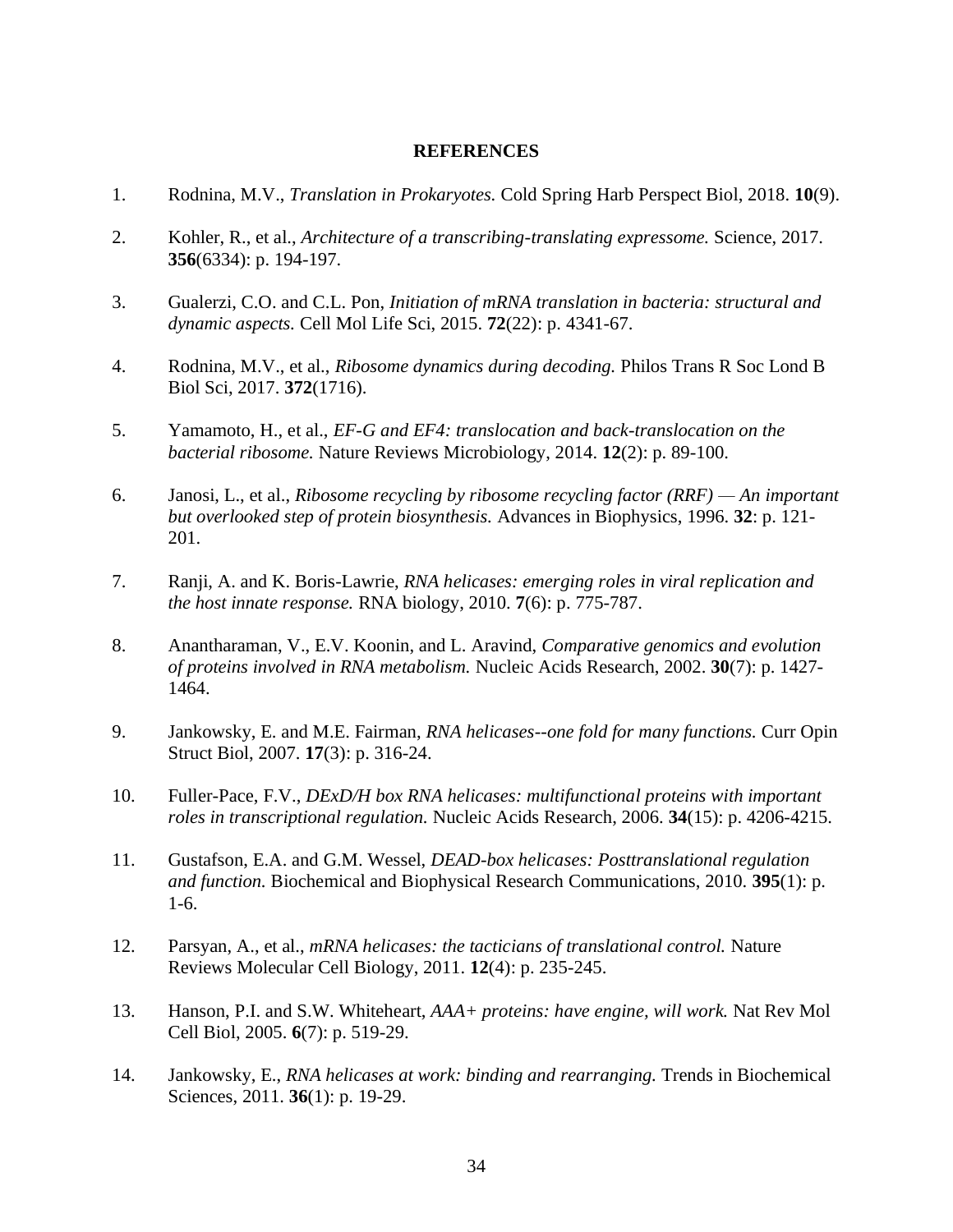- 15. Moriya, H., H. Kasai, and K. Isono, *Cloning and characterization of the hrpA gene in the terC region of Escherichia coli that is highly similar to the DEAH family RNA helicase genes of Saccharomyces cerevisiae.* Nucleic Acids Res, 1995. **23**(4): p. 595-8.
- 16. Liu, Y.C. and S.C. Cheng, *Functional roles of DExD/H-box RNA helicases in Pre-mRNA splicing.* J Biomed Sci, 2015. **22**: p. 54.
- 17. Naganathan, A., M.P. Wood, and S.D. Moore, *The large ribosomal subunit protein L9 enables the growth of EF-P deficient cells and enhances small subunit maturation.* PLoS One, 2015. **10**(4): p. e0120060.
- 18. Blaha, G., R.E. Stanley, and T.A. Steitz, *Formation of the first peptide bond: the structure of EF-P bound to the 70S ribosome.* Science, 2009. **325**(5943): p. 966-70.
- 19. Huter, P., et al., *Structural Basis for Polyproline-Mediated Ribosome Stalling and Rescue by the Translation Elongation Factor EF-P.* Mol Cell, 2017. **68**(3): p. 515-527.e6.
- 20. Pavlov, M.Y., et al., *Slow peptide bond formation by proline and other N-alkylamino acids in translation.* Proc Natl Acad Sci U S A, 2009. **106**(1): p. 50-4.
- 21. Doerfel, L.K., et al., *EF-P is essential for rapid synthesis of proteins containing consecutive proline residues.* Science, 2013. **339**(6115): p. 85-8.
- 22. Buchan, J.R. and I. Stansfield, *Halting a cellular production line: responses to ribosomal pausing during translation.* Biology of the Cell, 2007. **99**(9): p. 475-487.
- 23. Wingo, R., *Exacerbation of ΔEFP Sickness in Escherichia coli By an Uncharacterized RNA Helicase.* STARS, 2018: p. 82.
- 24. Jankowsky, E. and M.E. Fairman-Williams, *Chapter 1 An Introduction to RNA Helicases: Superfamilies, Families, and Major Themes*, in *RNA Helicases*. 2010, The Royal Society of Chemistry. p. 1-31.
- 25. Carabetta, V.J., T.J. Silhavy, and I.M. Cristea, *The Response Regulator SprE (RssB) Is Required for Maintaining Poly(A) Polymerase I-Degradosome Association during Stationary Phase.* Journal of Bacteriology, 2010. **192**(14): p. 3713.
- 26. Steimer, L. and D. Klostermeier, *RNA helicases in infection and disease.* RNA Biol, 2012. **9**(6): p. 751-71.
- 27. Salman-Dilgimen, A., et al., *HrpA, a DEAH-Box RNA Helicase, Is Involved in Global Gene Regulation in the Lyme Disease Spirochete.* PLOS ONE, 2011. **6**(7): p. e22168.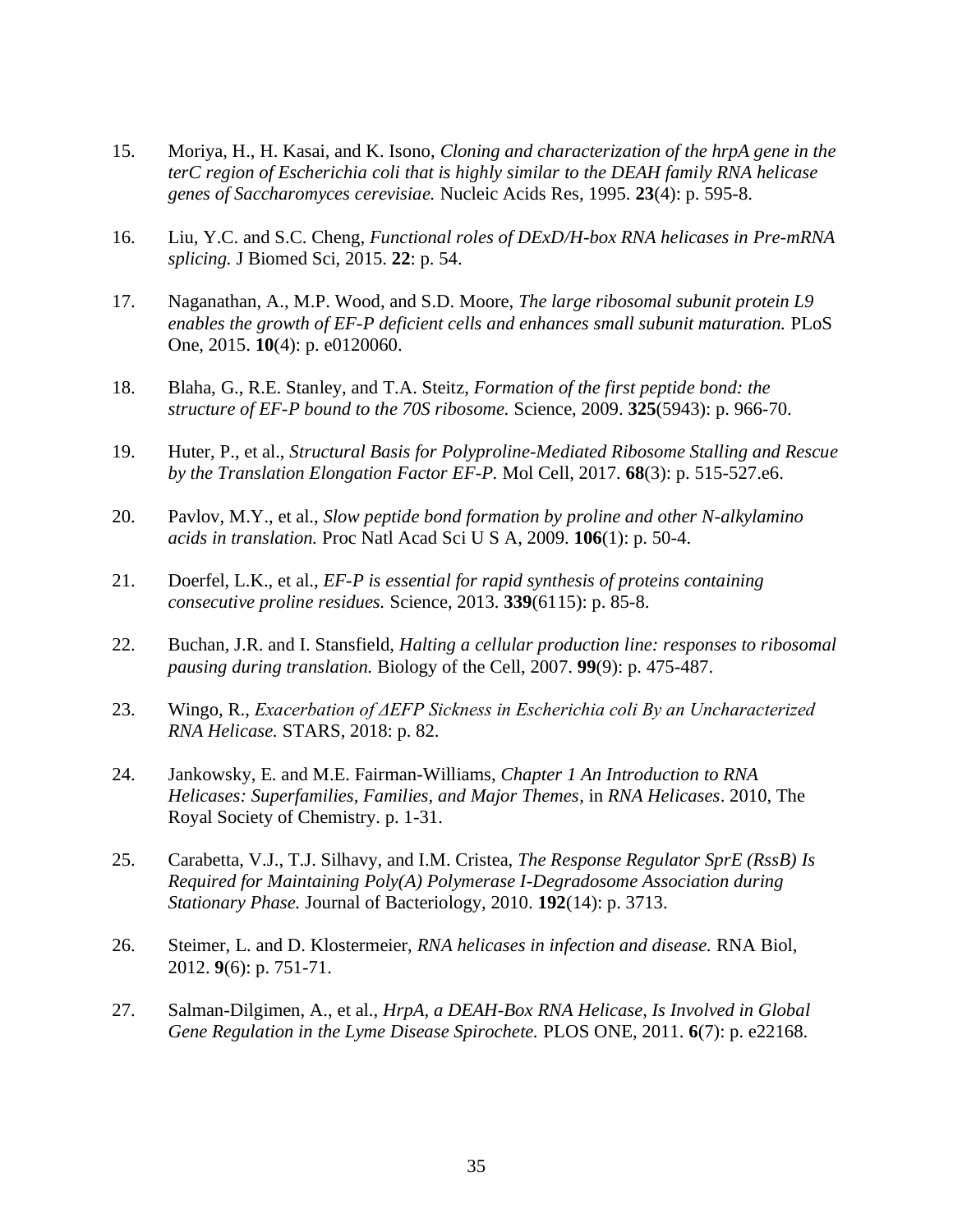- 28. Bernhardt, T.G. and P.A. de Boer, *Screening for synthetic lethal mutants in Escherichia coli and identification of EnvC (YibP) as a periplasmic septal ring factor with murein hydrolase activity.* Mol Microbiol, 2004. **52**(5): p. 1255-69.
- 29. Moore, S.D., *Assembling new Escherichia coli strains by transduction using phage P1.* Methods Mol Biol, 2011. **765**: p. 155-69.
- 30. Szklarczyk, D., et al., *STRING v11: protein-protein association networks with increased coverage, supporting functional discovery in genome-wide experimental datasets.* Nucleic Acids Res, 2019. **47**(D1): p. D607-d613.
- 31. Szklarczyk, D., et al., *The STRING database in 2017: quality-controlled protein–protein association networks, made broadly accessible.* Nucleic Acids Research, 2016. **45**(D1): p. D362-D368.
- 32. de Boer, P.A., R.E. Crossley, and L.I. Rothfield, *A division inhibitor and a topological specificity factor coded for by the minicell locus determine proper placement of the division septum in E. coli.* Cell, 1989. **56**(4): p. 641-9.
- 33. Rao, V.S., et al., *Protein-protein interaction detection: methods and analysis.* International journal of proteomics, 2014. **2014**: p. 147648-147648.
- 34. Li, L., et al., *Screening and identification of key biomarkers in hepatocellular carcinoma: Evidence from bioinformatic analysis.* Oncol Rep, 2017. **38**(5): p. 2607-2618.
- 35. Taboada, B., C. Verde, and E. Merino, *High accuracy operon prediction method based on STRING database scores.* Nucleic Acids Res, 2010. **38**(12): p. e130.
- 36. Minty, J.J., et al., *Evolution combined with genomic study elucidates genetic bases of isobutanol tolerance in Escherichia coli.* Microbial Cell Factories, 2011. **10**(1): p. 18.
- 37. Yanai, I., Y.I. Wolf, and E.V. Koonin, *Evolution of gene fusions: horizontal transfer versus independent events.* Genome Biology, 2002. **3**(5): p. research0024.1.
- 38. Dandekar, T., et al., *Conservation of gene order: a fingerprint of proteins that physically interact.* Trends Biochem Sci, 1998. **23**(9): p. 324-8.
- 39. Liu, G., et al., *The <em>Escherichia coli</em> Azoreductase AzoR Is Involved in Resistance to Thiol-Specific Stress Caused by Electrophilic Quinones.* Journal of Bacteriology, 2009. **191**(20): p. 6394-6400.
- 40. Chao, K.L., et al., *The Escherichia coli YdcF binds S-adenosyl-L-methionine and adopts an α/β-fold characteristic of nucleotide-utilizing enzymes.* Proteins: Structure, Function, and Bioinformatics, 2008. **72**(1): p. 506-509.